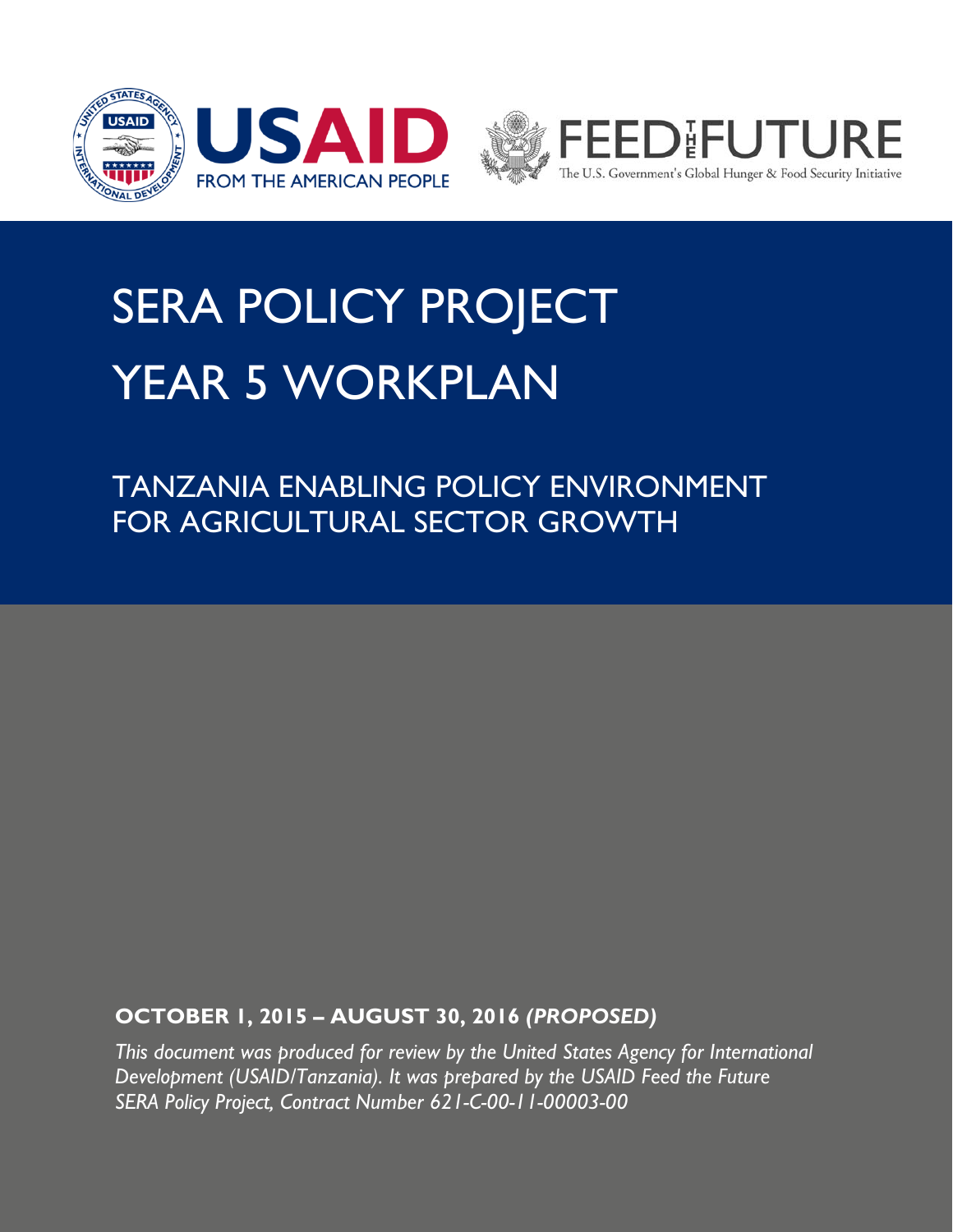# SERA POLICY PROJECT YEAR 5 WORKPLAN

Contract No. 621-C-00-11-00003-00 USAID Feed the Future SERA Policy Project Tanzania Enabling Policy Environment for Agricultural Sector Growth

Implemented by Booz Allen Hamilton

#### **DISCLAIMER**

The author's views expressed in this publication do not necessarily reflect the views of the United States Agency for International Development or the United States Government.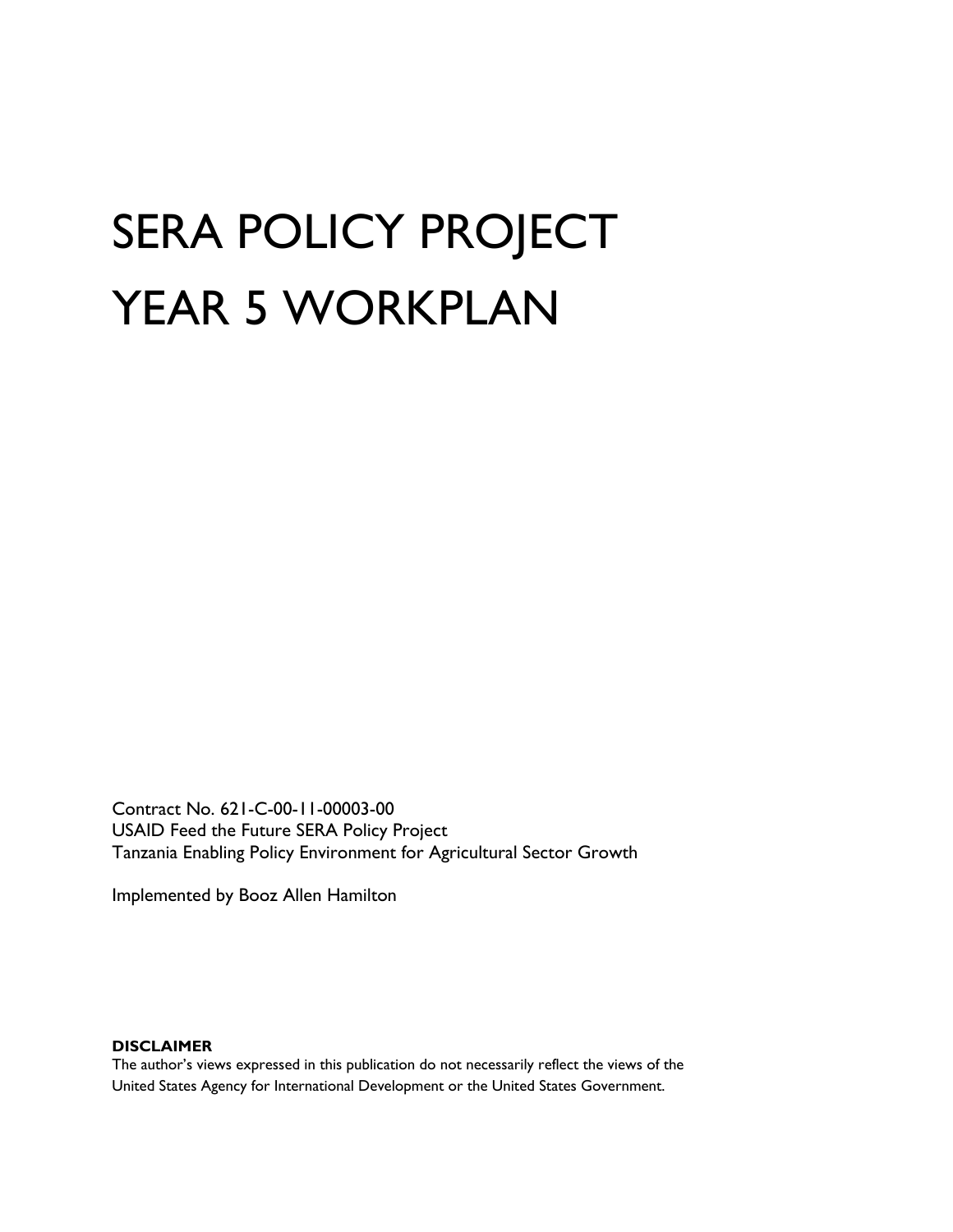# TABLE OF CONTENT

| 1 <sub>1</sub>                                                                                                      |  |
|---------------------------------------------------------------------------------------------------------------------|--|
| Intermediate Result 4: Improved Enabling Policy Environment for both Agriculture and Nutrition 6<br>2.              |  |
|                                                                                                                     |  |
| Intermediate Result 4: Improved Enabling Policy Environment for both Agriculture and Nutrition 8<br>1.              |  |
|                                                                                                                     |  |
| Intermediate Result 4: Improved Enabling Policy Environment for both Agriculture and Nutrition 12<br>1 <sub>1</sub> |  |
|                                                                                                                     |  |
| Intermediate Result 4: Improved Enabling Policy Environment for both Agriculture and Nutrition 14<br>1.             |  |
|                                                                                                                     |  |
| 1.                                                                                                                  |  |
| 2.                                                                                                                  |  |
|                                                                                                                     |  |
| $1_{-}$                                                                                                             |  |
|                                                                                                                     |  |
|                                                                                                                     |  |
|                                                                                                                     |  |
| Table 1. USAID Standard and Required if Applicable Indicator Targets for Life of Contract18                         |  |
|                                                                                                                     |  |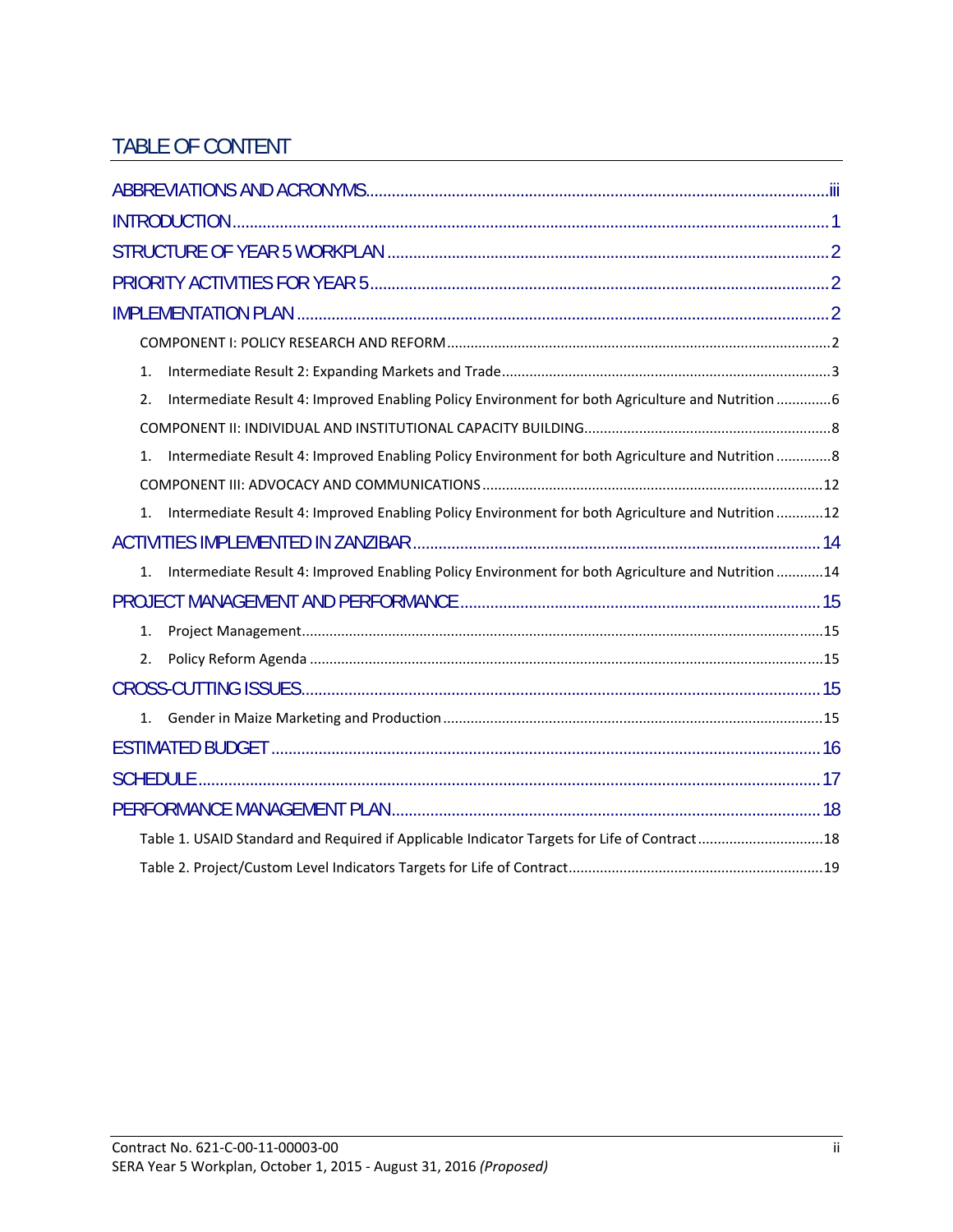# ABBREVIATIONS AND ACRONYMS

| ACT           | <b>Agricultural Council of Tanzania</b>                    |
|---------------|------------------------------------------------------------|
| <b>ANSAF</b>  | Agricultural Non State Actors Forum                        |
| <b>BMGF</b>   | <b>Bill &amp; Melinda Gates Foundation</b>                 |
| <b>BOT</b>    | <b>Bank of Tanzania</b>                                    |
| <b>BRN</b>    | <b>Big Results Now</b>                                     |
| <b>CI</b>     | <b>Custom Indicator</b>                                    |
| <b>COP</b>    | Chief of Party                                             |
| <b>DAEA</b>   | Department of Agricultural Economics and Agribusiness      |
| <b>DFS</b>    | Department of Food Security                                |
| <b>DFSN</b>   | Department of Food Security and Nutrition                  |
| <b>DPP</b>    | Department of Policy and Planning                          |
| <b>ERS</b>    | <b>Economic and Research Service</b>                       |
| <b>FBM</b>    | Food Basket Methodology                                    |
| FtF           | Feed the Future                                            |
| <b>GOT</b>    | Government of the United Republic of Tanzania              |
| <b>iAGRI</b>  | USAID Feed the Future Research and Education Project       |
| IR.           | Intermediate Result                                        |
| <b>MAFC</b>   | Ministry of Agriculture, Food Security and Cooperatives    |
| <b>MANR</b>   | Ministry of Agriculture and Natural Resources              |
| MIT           | Ministry of Industry and Trade                             |
| <b>MIU</b>    | Market Intelligence Unit                                   |
| <b>MOF</b>    | Ministry of Finance                                        |
| <b>MSU</b>    | Michigan State University                                  |
| <b>NA</b>     | Not Applicable                                             |
| NAFAKA        | USAID Feed the Future Staples Value Chain Project          |
| <b>NFSD</b>   | <b>National Food Security Department</b>                   |
| <b>PAPAC</b>  | Platform for Agricultural Policy Analysis and Coordination |
| <b>PDB</b>    | President's Delivery Bureau                                |
| <b>PRU</b>    | Policy Research Unit                                       |
| <b>RCT</b>    | <b>Rice Council of Tanzania</b>                            |
| <b>RGOZ</b>   | Revolutionary Government of Zanzibar                       |
| <b>SAGCOT</b> | Southern Agriculture Growth Corridor of Tanzania           |
| <b>SERA</b>   | <b>USAID FtF Policy Project</b>                            |
| <b>SMEs</b>   | <b>Small and Medium Enterprises</b>                        |
| <b>STTA</b>   | Short-term Technical Assistance                            |
| <b>SUA</b>    | Sokoine University                                         |
| <b>TASTA</b>  | <b>Tanzania Seed Traders Association</b>                   |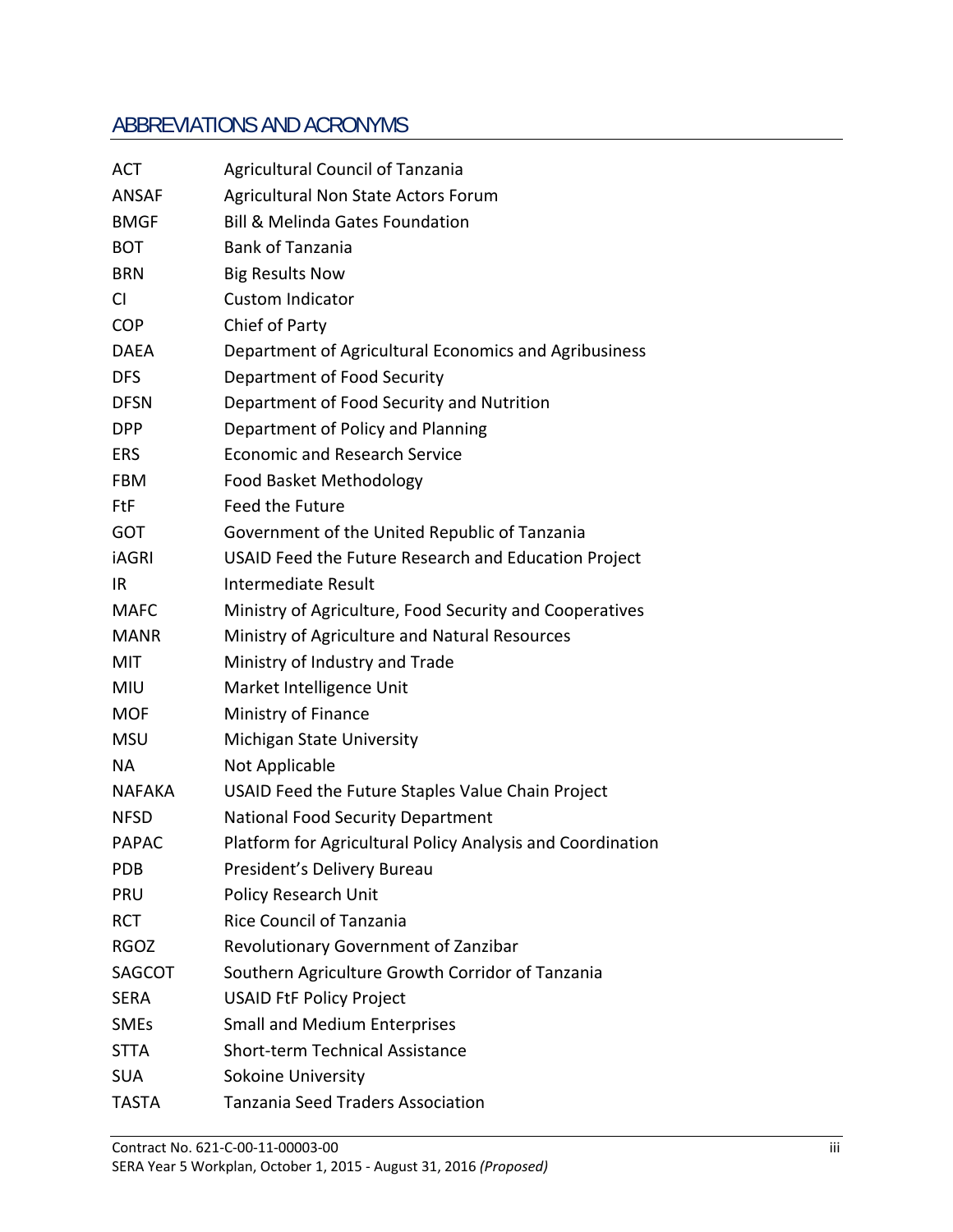| TBD          | To be determined                                   |
|--------------|----------------------------------------------------|
| TIC          | Tanzania Investment Centre                         |
| TNS          | <b>Taylor Nelson Sofres</b>                        |
| <b>USAID</b> | United States Agency for International Development |
| USDA         | United States Department of Agriculture            |
| USG          | United State Government                            |
| WB           | The World Bank                                     |
|              |                                                    |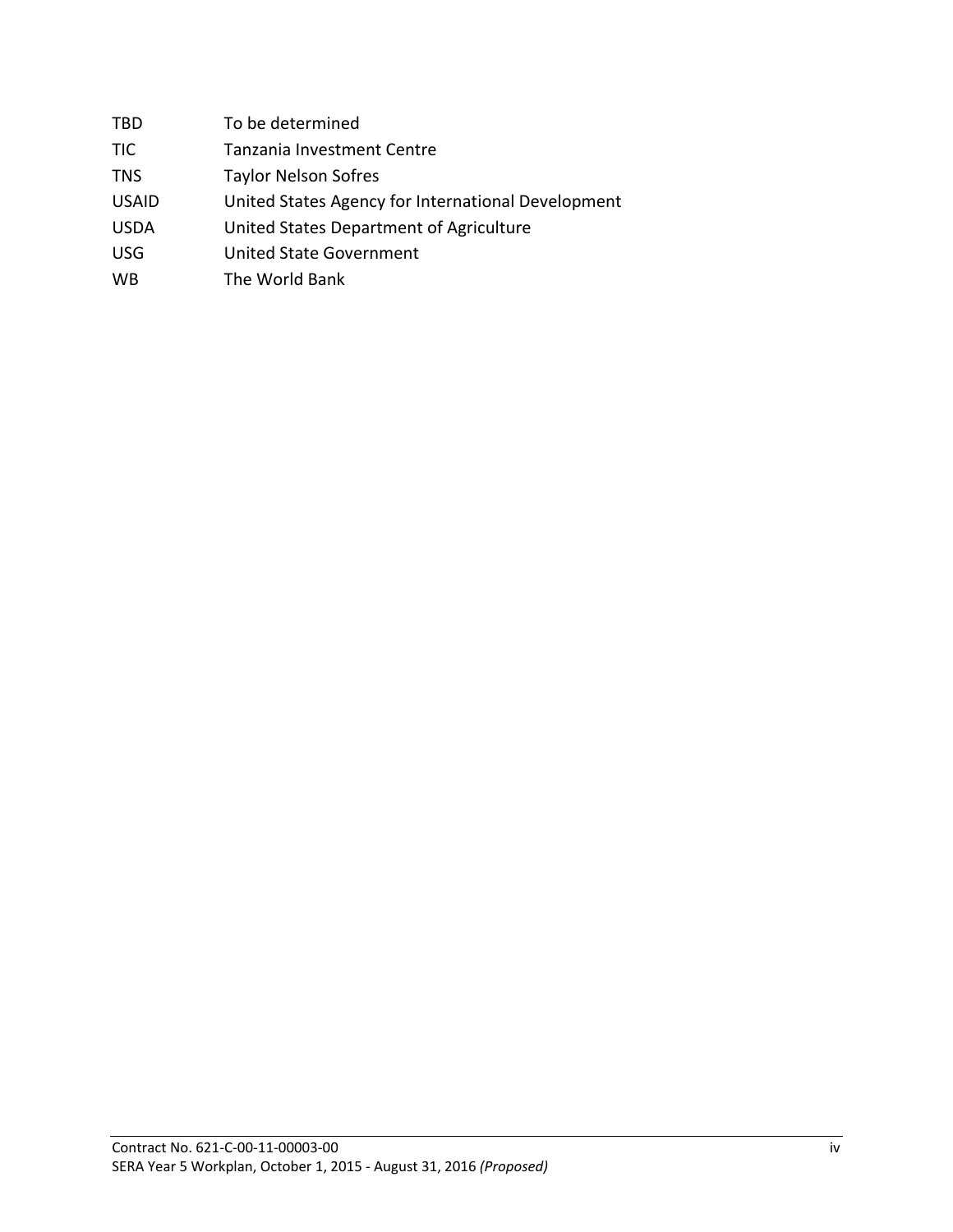# INTRODUCTION

The Tanzania SERA Policy Project (SERA) of the United States Agency for International Development (USAID) Feed the Future (FtF) Initiative began in April 2011 and completed the fourth full year of operation on September 30, 2015. The Project is scheduled to close on April 6, 2016 but a no-cost extension has been proposed to USAID that would allow the Project to operate until August 31, 2016. This Workplan is based on the assumption that the no‐cost extension will be approved.

Feed the Future seeks to improve food security in Tanzania by increasing agricultural production and improving access to food. The SERA Project is primarily focused on improving the policy environment for agriculture, and on developing individual and institutional capacity to undertake policy analysis, advocate effectively for policy reforms, and implement policy reforms. The SERA Project works in partnership with the Government of the United Republic of Tanzania (GOT) and the Revolutionary Government of Zanzibar (RGOZ). SERA provides evidenced‐based research to support policy reforms that alleviate constraints to growth in the agriculture sector and provide a more enabling economic environment. In support of this objective, SERA conducts and commissions evidence‐based policy research and develops the capacity of individuals and organizations to engage in policy analysis and advocate for policy reform. At the conclusion of the Project, we expect USAID will leave behind an improved policy environment and a legacy of enabling the GOT, RGOZ, and other stakeholders to better initiate, develop, and utilize evidence‐ based research in policy decisions and implementation.

The SERA Project works closely with the Southern Agriculture Growth Corridor of Tanzania Centre (SAGCOT) to identify policy issues critical to the commercialization of the agricultural sector. SERA Project collaborates with other FtF Implementing Partners, the United States Government (USG), and the larger development community to leverage resources and increase effectiveness. The collaboration with other FtF implementing partnersincludes: the FtF NAFAKA Staples Value Chain Project on food security research and policy reform; the United States Department of Agriculture (USDA) Economic Research Service (ERS) on the development, piloting, and implementation of the Food Basket Methodology (FBM); and the FtF iAGRI Project on the Policy Seminar Series at Sokoine University (SUA). Collaboration with other development partners and stakeholders includes The World Bank (WB) on the collateral registry system and a study of gender in maize production and marketing, Michigan State University (MSU) and the Bill and Melinda Gates Foundation (BMGF) on food security policies, and the Ministry of Agriculture, Food Security and Cooperative (MAFC) Department of Food Security (DFS) and the Department of Policy and Planning (DPP). The SERA Project also works closely with the Zanzibar Department of Food Security and Nutrition of the Ministry of Agriculture and Natural Resources (MANR). Finally, the SERA Project supports member based organizations such as the Tanzania Seed Traders Association (TASTA), the Agricultural Council of Tanzania (ACT), and the Rice Council of Tanzania (RCT) to improve policies and supports capacity building for these organizations.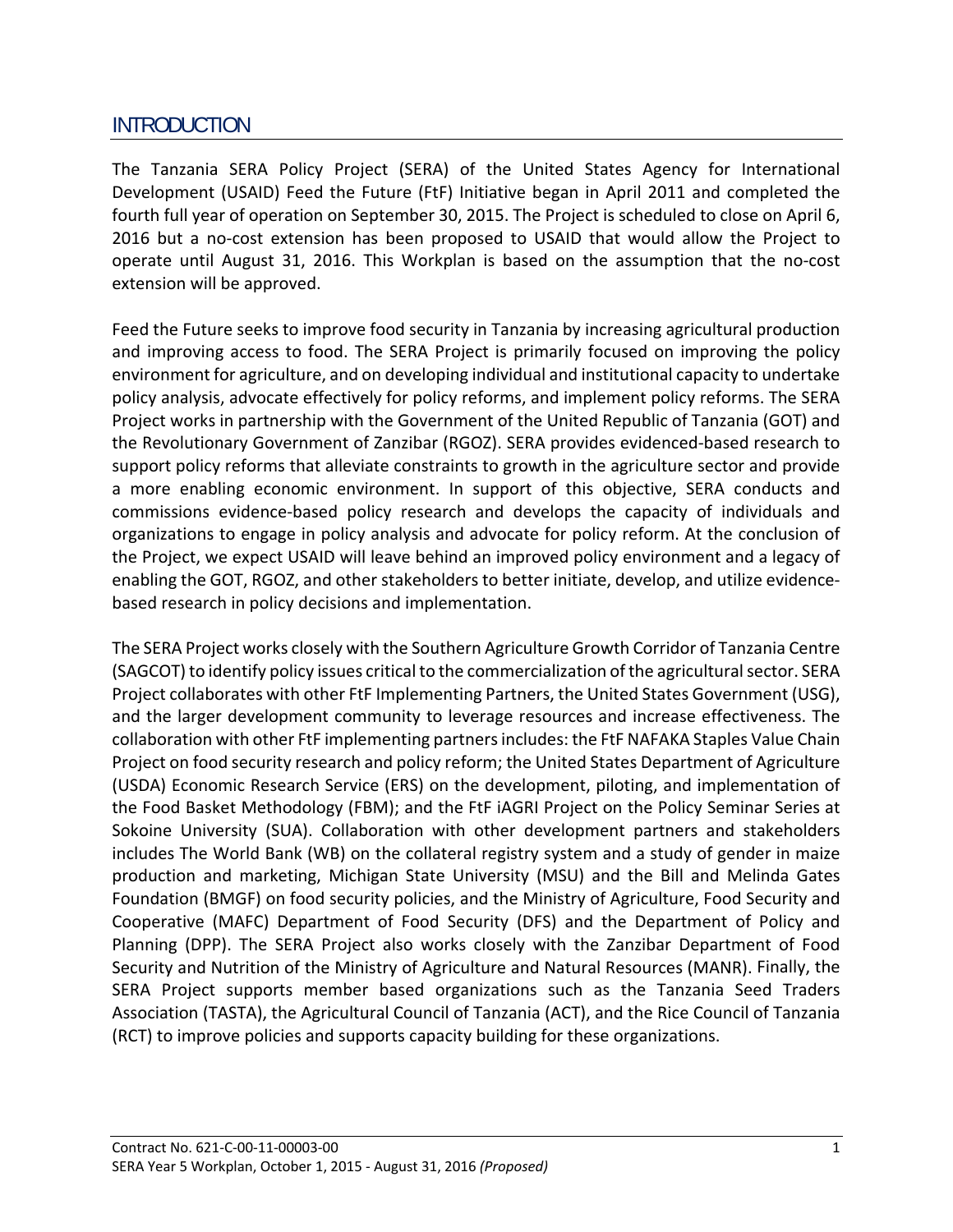# STRUCTURE OF YEAR 5 WORKPLAN

The SERA Project is working with USAID to initiate the process of formally extending the SERA activity a no‐cost extension through August 31, 2016. As such, this workplan assumes a project closing date of August 31, 2016. The extension will allow for the continued implementation of SERA Project activities presented in this Year 5 Workplan.

# PRIORITY ACTIVITIES FOR YEAR 5

Year 5 of the SERA Policy Project will focus on supporting the transition to the new government of Tanzania, completing priority research and capacity building activities, and transitioning research and activities in progress to collaborators. Specific priority activities are:

- Supporting the GOT in the creation and implementation of a transparent rules-based system for emergency food imports, and rationalizing the grains export permit system.
- Supporting the Bank of Tanzania (BOT) and the Ministry of Finance (MOF) in the creation of draft legislation for the legal framework for the collateral registry system.
- Conducting a feasibility study on the creation and implementation of a Market Intelligence Unit (MIU) for monitoring food prices.
- Completing the agricultural business environment study.
- Supporting the Platform for Agricultural Policy Analysis and Coordination (PAPAC) and the MAFC Department of Policy and Planning in the transition of critical policy research and reform issues through knowledge transfer activities and trainings.

Additional activities planned for Year 5 include:

- Completing the food demand study.
- Completing the gender in maize marketing and production study.
- Strengthening the capacity of the MAFC's Department of Food Security to implement the Food Basket Methodology.
- Supporting the implementation of the FBM and the feasibility study of a nutritious food basket with the Department of Food Security and Nutrition of the Ministry of Agriculture and Natural Resources Zanzibar.

# IMPLEMENTATION PLAN

#### **COMPONENT I: POLICY RESEARCH AND REFORM**

The SERA Project undertakes analysis and research on important policy issues in an effort to provide evidence‐based analysis of policy impacts and to provide policy options to GOT. The research is conducted by SERA staff and contracted consultants. In all cases, high standards are maintained. Increasingly, the SERA team is invited to join in policy discussions at an early stage to provide input on important policy issues. This is an effective way to influence policies while they are still in the early stages of development.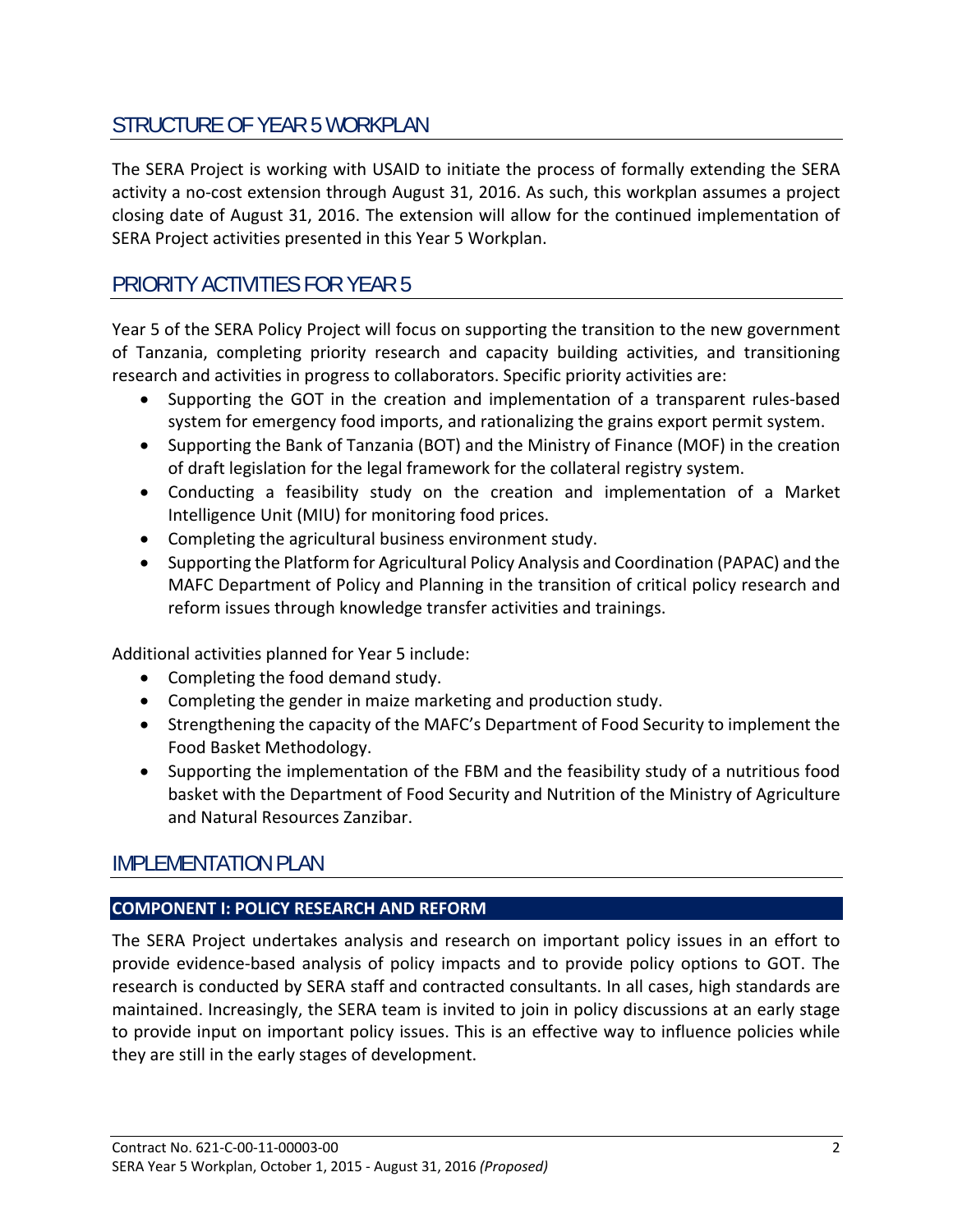#### **1. Intermediate Result 2: Expanding Markets and Trade**

SERA Project works to expand markets through improved trade policies, improved market performance, and increased access to credit. Trade policy is an important component of economic policy and an enabling economic environment. The SERA Project has previously focused on two important trade policy issues. The first is the requirement of the MAFC that traders obtain export and import permits from the GOT before undertaking trade. The second is to address the ad hoc approach of GOT to emergency food imports which can disrupt markets and are vulnerable to abuse. Improved credit also contributes to expanding markets and trade, and is addressed by the collateral registry system being developed by the Bank of Tanzania. In addition, SERA is researching the performance of maize and rice markets with the goal of exploring policy alternatives to increase market efficiency, and is completing a study on gender and maize markets to analyze food demand patterns.

#### **A. Transparent and Rules‐Based Import/Export Permit Policy**

In Year 4, the SERA Project presented a series of recommendations and options in the Policy Options for Food Security, Agricultural Growth and Poverty Alleviation (Policy Options Paper) for the establishment of a transparent and rules‐based emergency food import policy. The GOT has expressed interest in receiving support to design and implement such a policy as part of the proposed Market Intelligence Unit. SERA Project will develop a draft operational guidelines and training materials to support the design and implementation of a transparent rules based policy for emergency food imports. The draft guidelines will be developed with key stakeholders and the training delivered to the PAPAC training group. This activity will transition to PAPAC.

#### **Policy Action Status:**

• Stage 2: Stakeholder consultation/public debate.

#### **Tasks planned in Year 5:**

- Develop a rules-based transparent system for emergency food imports/export permits system and present to GOT and other stakeholders.
- Design an implementation plan and capacity building action plan.
- Provide technical assistance and capacity building to support the implementation of the rules‐based system.

#### **Milestones:**

- Rules-based transparent system presented to GOT and other stakeholders (Q2).
- $\bullet$  Implementation plan and capacity building action plan created (Q3).
- Capacity building provided (Q4).

#### **Resources:**

- SERA Policy Analyst
- SERA Senior Advisor
- SERA Senior Agriculture Policy Advisor.

**Key Partners:** 

MSU, PAPAC, SAGCOT.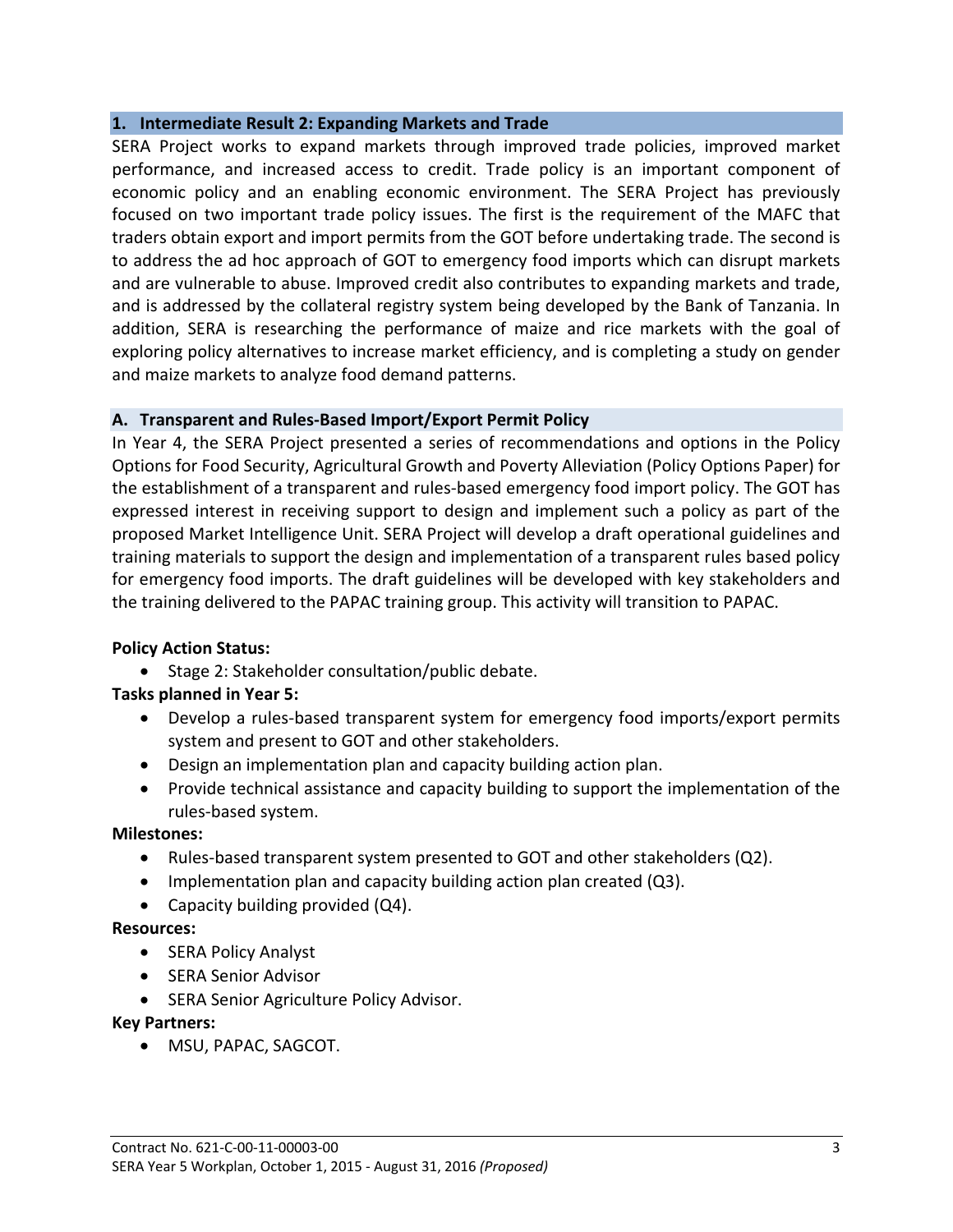#### **Contribute to:**

- Intermediate Result (IR) 4.5.1-24 Number of agricultural and nutritional enabling environment policies completing the following processes/steps of development as a result of USG assistance in each case: Stage 1: Analysis ‐‐ Stage 2: Stakeholder consultation/public debate ‐‐ Stage 3: Drafting or revision ‐‐ Stage 4: Approval (legislative or regulatory) -- Stage 5: Full and effective implementation.
- Custom Indicator (CI) 4.1.1 Number of research outputs.

#### **B. Credit to Smallholders and SMEs / Collateral Registry**

Credit is essential to investments and delivering credit to small and medium enterprises (SMEs) and small farmers has been a challenge in Tanzania because of the lack of assets that can be used as collateral. Land cannot generally be used as collateral because most land is owned by the government and held in common by local communities. Other assets such as machinery have been used as collateral in other countries, but not extensively in Tanzania due to the weak legal structure and undeveloped registry to record liens against such assets.

The SERA Project is working to improve credit by supporting the development of a modern collateral registry system in the Bank of Tanzania and is collaborating with the World Bank on this activity. Though progress has been slow, in Year 4, the BOT has shown increased GOT ownership by the creation of a project unit to manage the collateral registry. However, it will also likely result in further delays. SERA will explore new initiatives with other stakeholders/beneficiaries of the collateral registry in an effort to foster demand. Specifically, SERA Project will work with Agricultural Non State Actors Forum (ANSAF) and other non‐state actors to develop an advocacy platform in support of this activity. In addition, SERA Project will distribute the Moveable Assets Policy Brief at the second annual Agricultural Policy Conference, tentatively set for Q2 of Year 5. SERA Project will coordinate a transition plan for technical support for the BOT with the World Bank.

#### **Policy Action Status:**

• Stage 1: Analysis.

#### **Tasks planned in Year 5:**

- Provide technical assistance to finalize legislation.
- Support the development of advocacy platforms with non-state actors.
- Support for stakeholder events in Dar es Salaam.

#### **Milestones:**

- Legislation finalized (Q2).
- $\bullet$  Stakeholder events held in support of the Legislation (Q2).
- Moveable Assets Policy Brief distributed (Q2).
- Legislation presented in Parliament (Q3).

**Resources:** 

- SERA Communications and Capacity Building Specialist
- SERA Senior Advisor
- SERA Senior Agriculture Policy Advisor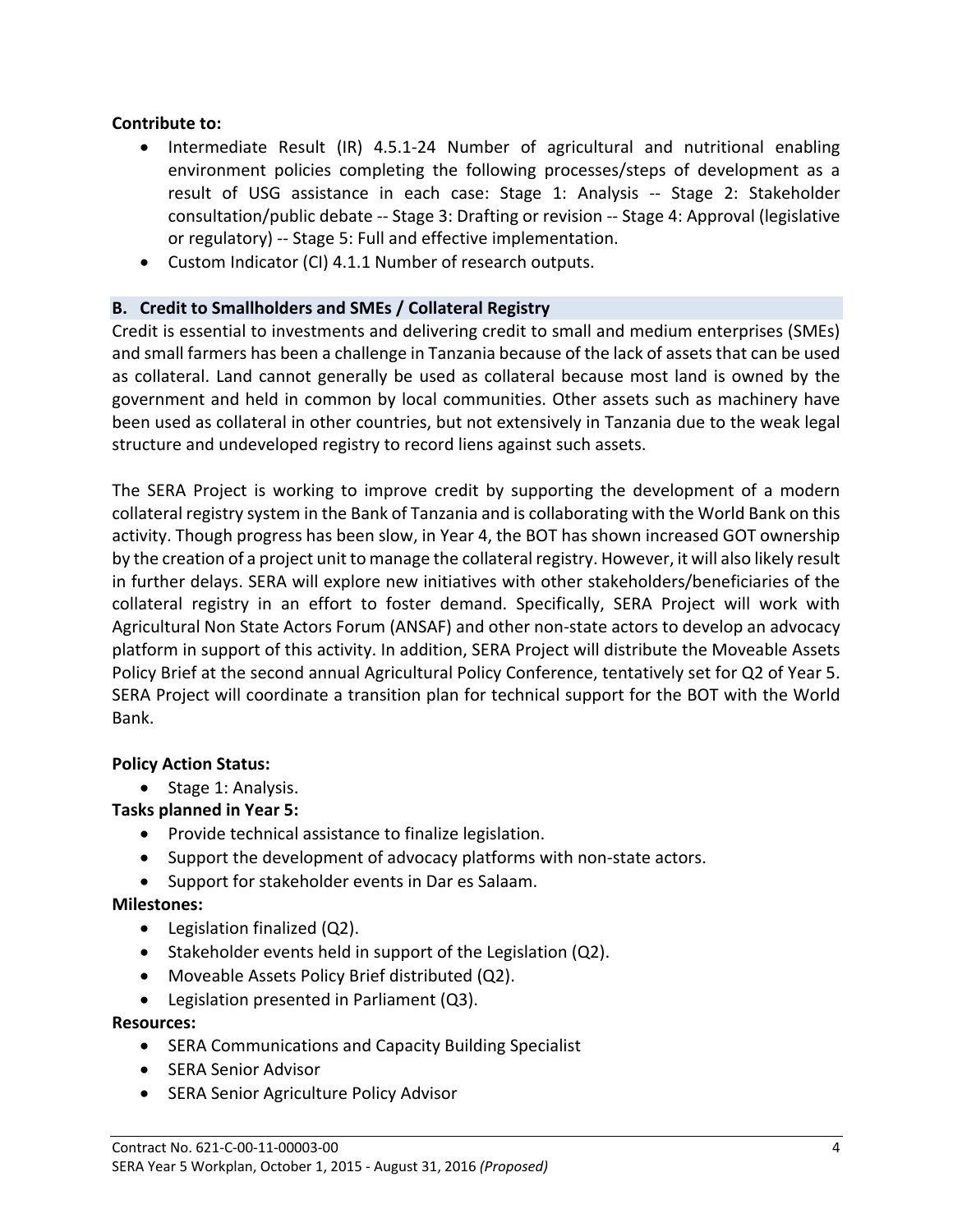- Short term technical assistance (STTA) Legal Expert Dale Furnish
- M&N Law Associates (Advocates).

#### **Key Partners:**

• ANSAF, BOT, WB.

## **Contribute to:**

- IR 4.5.1‐24 Number of agricultural and nutritional enabling environment policies completing the following processes/steps of development as a result of USG assistance in each case: Stage 1: Analysis ‐‐ Stage 2: Stakeholder consultation/public debate ‐‐ Stage 3: Drafting or revision -- Stage 4: Approval (legislative or regulatory) -- Stage 5: Full and effective implementation.
- IR 4.5.2-7 Number of individuals who have received USG supported short-term agricultural sector productivity or food security training.

#### **C. Improving Performance of Maize and Rice Markets**

Maize is the most important food crop in Tanzania, and is grown by an estimated 85 per cent of farmers. Improving the market's performance could result in higher prices to producers and lower prices to consumers as prices would adjust more quickly to changes in market conditions, and crops would move more quickly from surplus areas to deficit areas. In Year 4, the SERA Project's research aimed at better understanding the performance of the maize market, and further led to the publication of a Policy Brief and research report entitled *Drivers of Maize Prices*. The research paper was presented at the annual Conference of the International Association of Agricultural Economics in Milan, Italy in Year 4. Research is ongoing to examine other aspects of market efficiency such as the relationship between farm‐gate and local market prices.

To complement the research on the maize market, additional research will be conducted on the Drivers of Rice Price. This research will improve the understanding of market performance and provide a solid foundation for future policy decisions and will conclude in Year 5.

#### **Policy Action Status:**

• Stage 2: Stakeholder consultation/public debate.

# **Tasks planned in Year 5:**

- Complete research on the performance of the maize and rice markets.
- Propose policy changes to improve maize and rice markets performance.

#### **Milestones:**

Research results presented to stakeholders (Q2).

**Resources:** 

- SERA Policy Analyst
- SERA Senior Advisor
- STTA Economist Varun Kshirsagar.

# **Key Partners:** Not applicable (NA).

# **Contribute to:**

■ IR 4.5.1-24 Number of agricultural and nutritional enabling environment policies completing the following processes/steps of development as a result of USG assistance in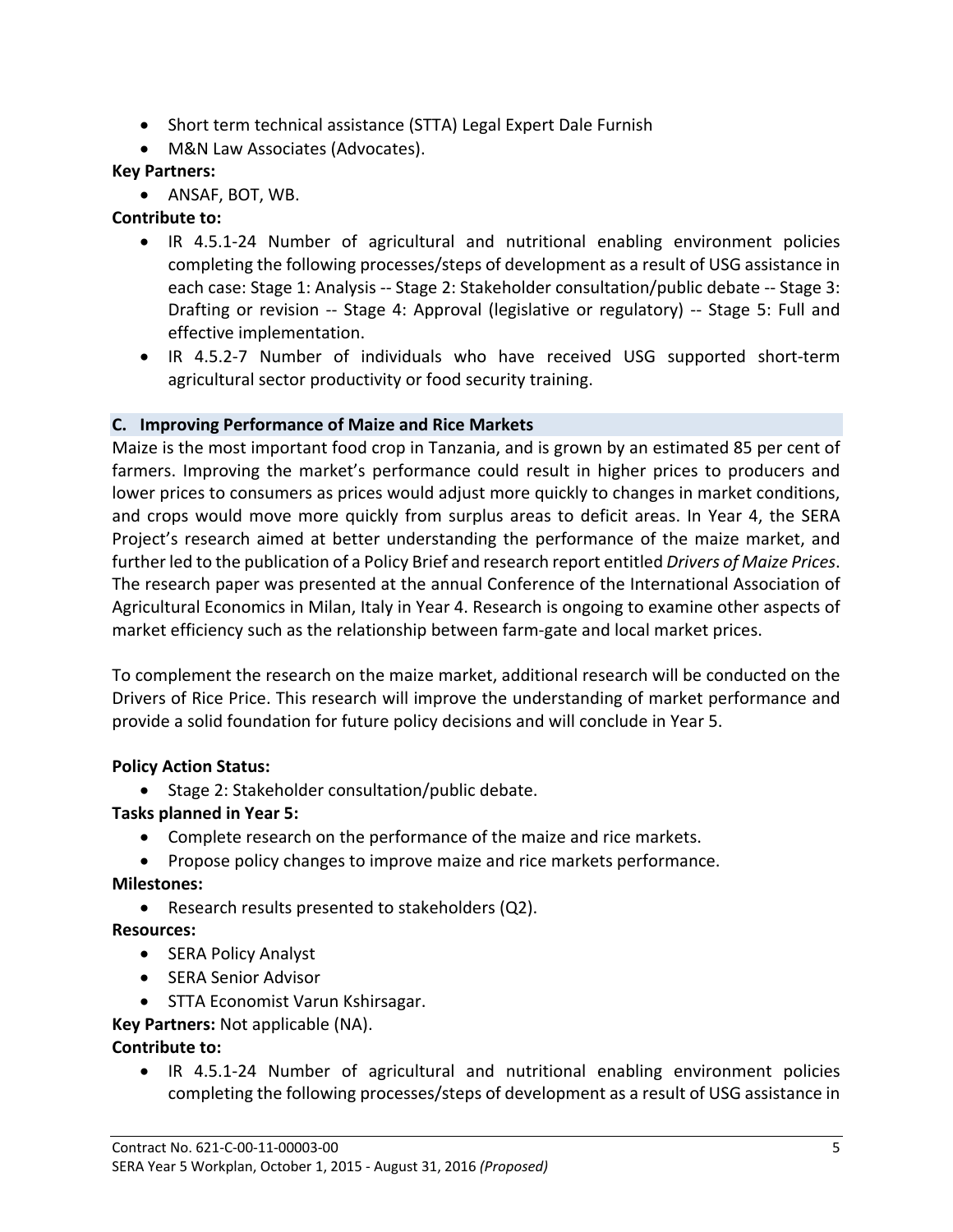each case: Stage 1: Analysis ‐‐ Stage 2: Stakeholder consultation/public debate ‐‐ Stage 3: Drafting or revision -- Stage 4: Approval (legislative or regulatory) -- Stage 5: Full and effective implementation.

• CI 4.1.1 Number of research outputs.

#### **2. Intermediate Result 4: Improved Enabling Policy Environment for both Agriculture and Nutrition**

Improving the enabling environment is essential to a competitive agricultural environment led by the private sector. The SERA Project has several activities designed to improve the policy environment, including: reviewing food security policies on the mainland and Zanzibar, improving the agricultural business environment in order to attract investments and increase growth, and improving land policies to make land available to investors while protecting the rights of smallholders and those with insecure land rights.

#### **A. Food Security**

The SERA Project is working with the GOT to develop a more comprehensive food security policy, and presented a workshop in Year 4 on Policy Options for Food Security, Agricultural Growth and Poverty Alleviation. This Policy Options Paper concluded our research efforts to provide mainland Tanzania with options for a more comprehensive food security policy. The policy recommendations presented to GOT are discussed further under *Component II: Individual and Institutional Capacity Building.*

#### **B. Agriculture Business Environment Study**

The business environment facing agriculture in Tanzania is poor and that largely accounts for the low level of foreign direct investment in the sector. A number of studies have identified factors contributing to the poor business environment, including: unreliable and costly power, poor infrastructure, lengthy and uncertain procedures for foreign investors to acquire land, and high taxes. In response to requests from GOT, the SERA Project began a study of the business environment of Tanzanian agriculture and those of neighboring countries. The study is being conducted in collaboration with the MAFC, SAGCOT, President's Delivery Bureau (PDB) and Tanzania Investment Centre (TIC) and will focus on investment incentives that can partially offset the factors contributing to the poor business environment. In Year 4, the research team conducted a week‐long field trip to collect survey information from Tanzania agribusinesses in the sugar, rice, tobacco, and maize sub-sector. In Q1 of Year 5, the team will continue field research in Zambia and explore the possibility of conducting a survey of taxes paid by agricultural firms. A draft preliminary report will be presented at the second annual Agricultural Policy Conference tentatively planned for Q2 of Year 5. This activity will conclude in Year 5.

The week‐long field trip lead to discussion with the Tanzania Private Sector Foundation regarding collaboration on an agricultural business survey in Year 5. A concept note was drafted and circulated. It is expected that this activity will supplement the Agricultural Business Environment Study and rely on Tanzanian stakeholders for leadership and execution.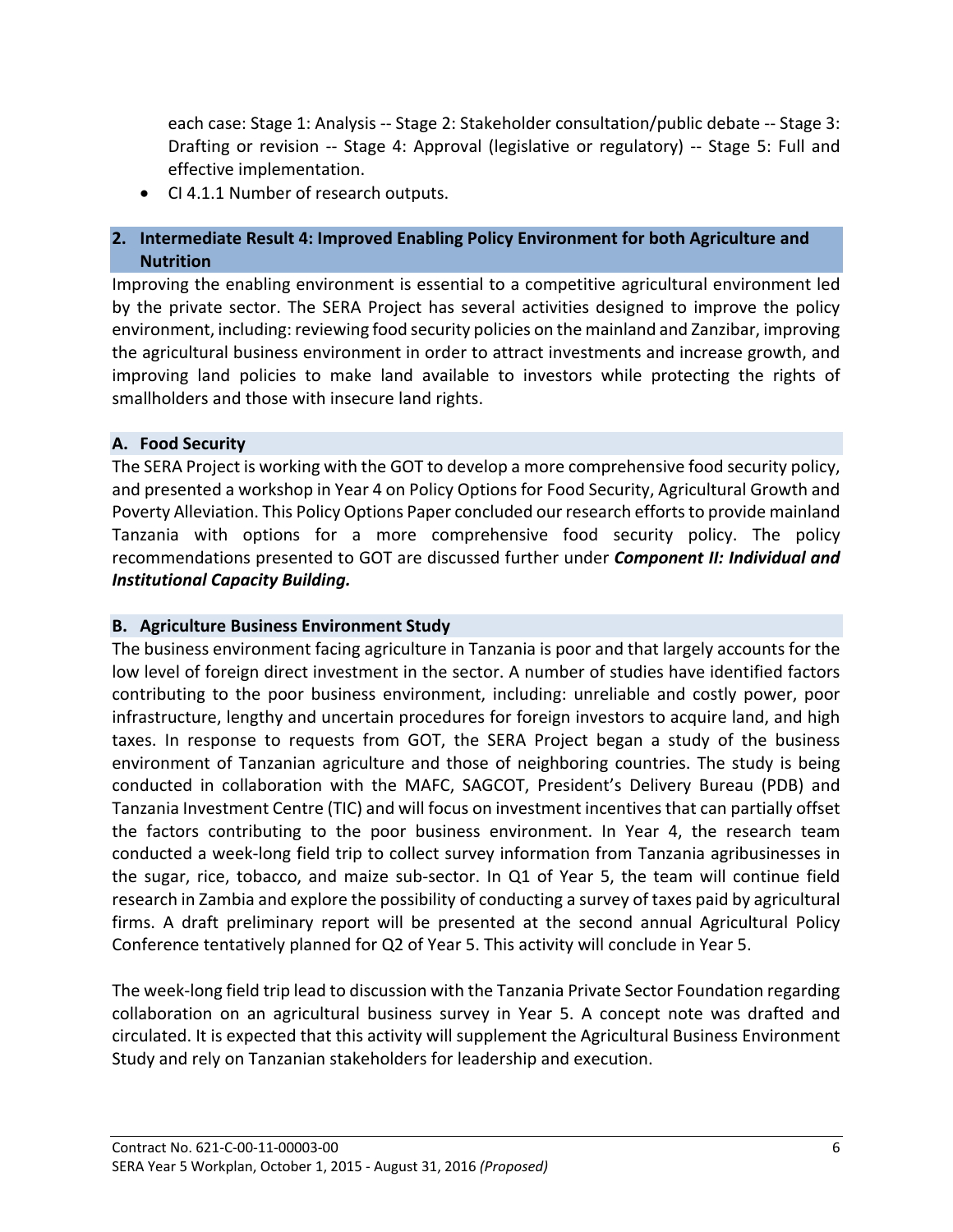#### **Policy Action Status:**

• Stage 1: Analysis.

#### **Tasks planned in Year 5:**

- Complete regional field research.
- Prepare Draft Report.
- Present Final Report.

#### **Milestones:**

- Field research completed (Q1).
- Draft report delivered (Q2).
- Final report delivered (Q2).

#### **Resources:**

- SERA Research Analyst
- SERA Senior Advisor
- SERA Senior Agriculture Policy Advisor.

#### **Key Partners:**

- MAFC DPP, SAGCOT, TIC
- Ministry of Industry and Trade (MIT)
- PDB Big Results Now (BRN).

#### **Contribute to:**

- IR 4.5.1-24 Number of agricultural and nutritional enabling environment policies completing the following processes/steps of development as a result of USG assistance in each case: Stage 1: Analysis ‐‐ Stage 2: Stakeholder consultation/public debate ‐‐ Stage 3: Drafting or revision -- Stage 4: Approval (legislative or regulatory) -- Stage 5: Full and effective implementation.
- CI 4.1.1 Number of research outputs.

#### **C. Food Demand Study**

In Year 4, the SERA Project began a study of food demand in Tanzania based on consumption data from 2011/12 Household Budget Survey. The study will contribute to a better understanding of current food demand and provide a basis to project food demand into the future. Such information is essential to evidence‐based policy decisions and strategic planning for investments. The study will estimate price and income elasticities of different food groups in Tanzania.

#### **Policy Action Status:** NA.

#### **Tasks planned in Year 5:**

- Initiate data sorting and econometric estimation.
- Prepare Draft Report.
- Complete and publish Final Report.

#### **Milestones:**

- Draft report delivered (Q2).
- Final report and publication delivered (Q3).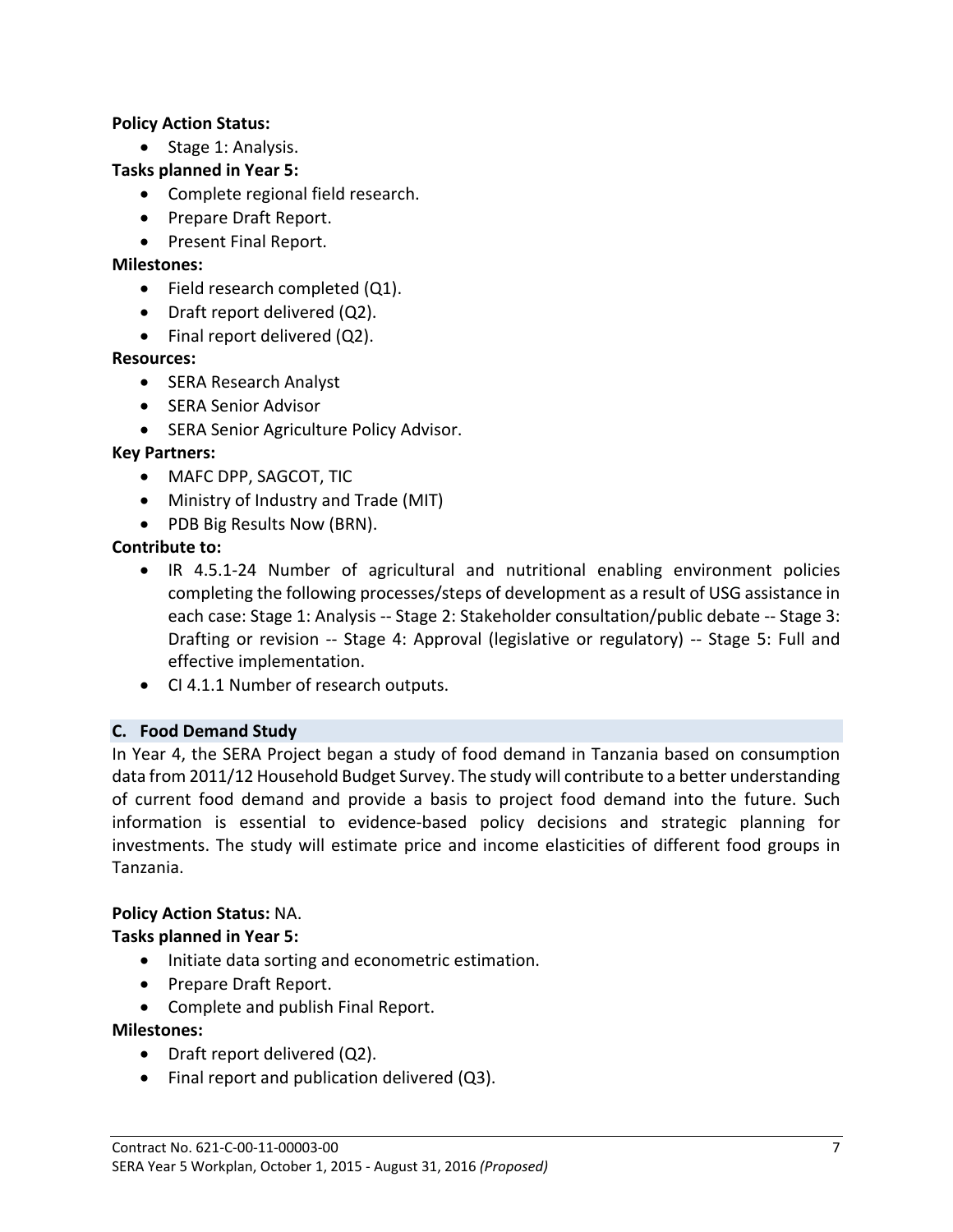#### **Resources:**

- SERA Research Analyst
- SERA Senior Advisor
- **•** SERA Senior Agricultural Policy Advisor
- STTA To be determined (TBD).

#### **Key Partners:**

iAGRI, MSU.

#### **Contribute to:**

• CI 4.1.1 Number of research outputs.

#### **COMPONENT II: INDIVIDUAL AND INSTITUTIONAL CAPACITY BUILDING**

The SERA Project's approach to capacity building is twofold. The first approach focuses on institutional capacity building activities of selected organizations that can provide the greatest impact to support development of an enabling policy environment. The second approach addresses increasing capacity for research and evidenced‐based policy analysis of individuals through training and support for research and policy analysis.

In Year 5, the SERA Project will focus on public sector institutions, providing individual and institutional capacity building to support the implementation of policy reforms.

#### **1. Intermediate Result 4: Improved Enabling Policy Environment for both Agriculture and Nutrition**

#### **A. Ministry of Agriculture, Food Security and Cooperatives, Department of Food Security**

In Project Year 4, The Economic Research Service of the United States Department of Agriculture and the SERA Project continued to work with the National Food Security Department (NFSD) in the adoption of the Food Basket Methodology.

SERA project and USDA worked with NFSD staff to find satisfactory solutions to data concerns, specifically the lack of rural market prices and income data, and to develop a pilot activity. However, no satisfactory solution was found and agreement on a pilot activity was not reached. At Year 4 end, the NFSD remains uncommitted to testing the methodology citing staff concerns and a lack of resources. Alternative options will be explored for Year 5 with the appointment of new leadership.

#### **Policy Action Status:**

• Stage 2: Stakeholder consultation/public debate.

#### **Tasks planned in Year 5:**

• TBD with new MAFC leadership.

#### **Milestones:** TBD.

#### **Resources:**

- SERA Chief of Party (COP)
- **SERA Communications and Capacity Building Specialist**
- SERA Policy Analyst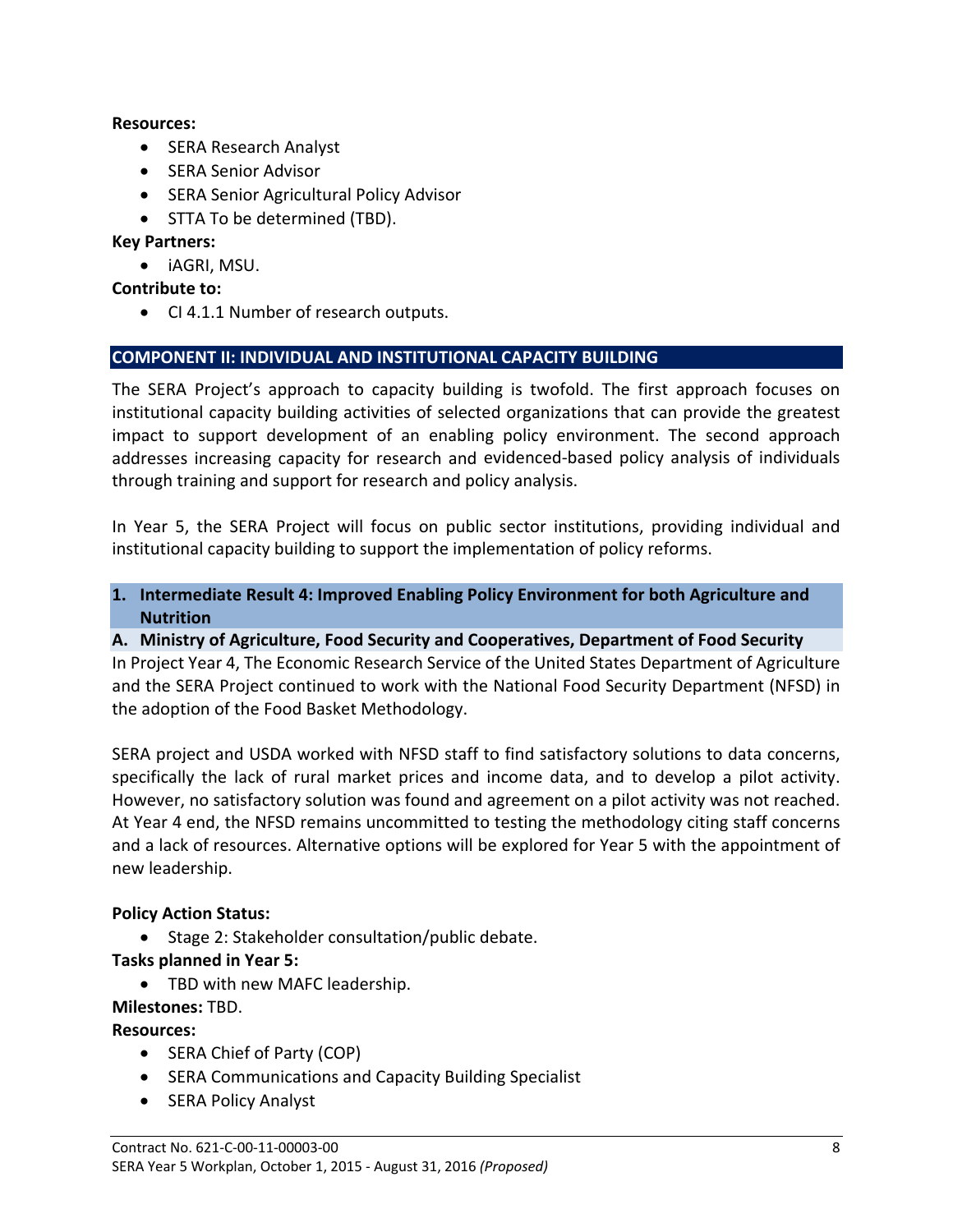**• SERA Senior Agricultural Policy Advisor.** 

## **Key Partners:**

- MAFC Department of Food Security
- USDA ERS.

## **Contribute to:**

- IR 4.5.2‐7 Number of individuals who have received USG supported short‐term agricultural sector productivity or food security training.
- IR 4.5.1-24 Number of agricultural and nutritional enabling environment policies completing the following processes/steps of development as a result of USG assistance in each case: Stage 1: Analysis -- Stage 2: Stakeholder consultation/public debate -- Stage 3: Drafting or revision -- Stage 4: Approval (legislative or regulatory) -- Stage 5: Full and effective implementation.
- CI 4.2.1. Number of institutions receiving USG assistance.

## **B. Ministry of Agriculture, Food Security and Cooperatives, Department of Policy and Planning**

SERA project has worked to build a closer working relationship with the MAFC Department of Policy and Planning in Years 3 and 4. Working in collaboration with MSU PAPAC, SERA project is supporting the implementation of selected policy options proposed in the SERA Project Policy Options for Food Security, Agricultural Growth and Poverty Reduction (Policy Options Paper). The Policy Options Paper recommended the establishment of a Market Intelligence Unit to coordinate domestic and international market data on key agricultural commodities to support policy analysis. In Q4 of Year 4, the DPP requested support for a feasibility study on the creation of a Market Intelligence Unit.

A MIU could improve the performance of Tanzanian food markets by informing traders and farmers of the current market situation and future prospects, support a rules-based emergency food import system, and act as a catalyst for improving data systems as market intelligence becomes integrated into policy decision making. It is anticipated that the feasibility study for the MIU and complementary training support will be completed in Year 5.

# **Policy Action Status:** NA.

# **Tasks planned in Year 5:**

Complete feasibility study.

**Milestones:** 

- Kick-off meeting with stakeholders (Q1).
- Draft study delivered (Q2).
- Final study presented to stakeholders (Q3).

# **Resources:**

- SERA COP
- **•** SERA Senior Agricultural Policy Advisor
- Diligent Consulting Ltd.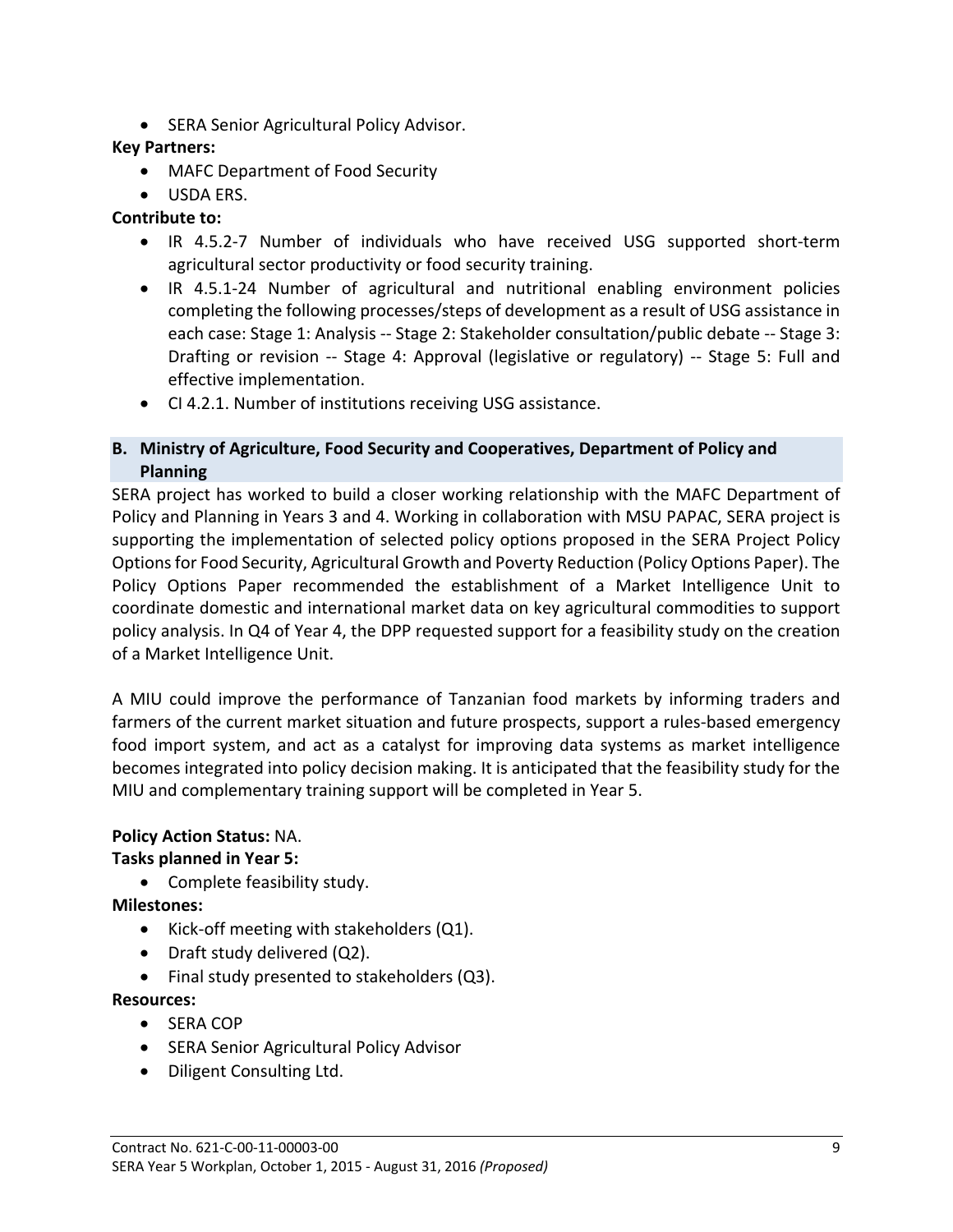#### **Key Partners:**

MAFC, MSU, PAPAC.

#### **Contributes to:**

- IR 4.5.2-7 Number of individuals who have received USG supported short-term agricultural sector productivity or food security training.
- IR 4.5.1‐24 Number of agricultural and nutritional enabling environment policies completing the following processes/steps of development as a result of USG assistance in each case: Stage 1: Analysis ‐‐ Stage 2: Stakeholder consultation/public debate ‐‐ Stage 3: Drafting or revision -- Stage 4: Approval (legislative or regulatory) -- Stage 5: Full and effective implementation.
- CI 4.2.1. Number of institutions receiving USG assistance.

#### **C. Strategic Support to Private Sector Organizations**

Private sector organizations that are key stakeholders in policy reform activities will be considered for strategic capacity building support in Year 5. Organizationsidentified for potential support include:

- i. **TASTA***.* In Year 5, SERA will continue to provide support TASTA for stakeholder engagement and public private sector dialogue with the GOT.
- ii. **Rice Council of Tanzania.** The SERA Project will continue to provide personnel support for policy analysis in Year 5. It is anticipated that the personnel support will be picked up as a direct cost under RCT at the conclusion of SERA Project.

Additional support will be provided on a case‐by‐case basis. This may include support to attend events, support for stakeholder engagement, and communications development.

#### **Related Policy Action Status:** NA.

#### **Tasks planned in Year 5:**

- Hold TASTA and MAFC Stakeholder meeting (Q1).
- Provide strategic support based on demand.

# **Milestones:** TBD.

**Resources:** 

- SERA Communications and Capacity Building Specialist
- **SERA Senior Agriculture Policy Advisor.**

#### **Key Partners:**

• RCT, TASTA.

**Contribute to:** 

- IR 4.5.2‐7 Number of individuals who have received USG supported short‐term agricultural sector productivity or food security training.
- CI 4.2.1 Number of institutions receiving USG assistance.

#### **D. Sokoine University**

The SERA Project and iAGRI are working together on two activities at Sokoine University, the Policy Seminar Series, which began in Year 1 and support for a Policy Research Unit (PRU).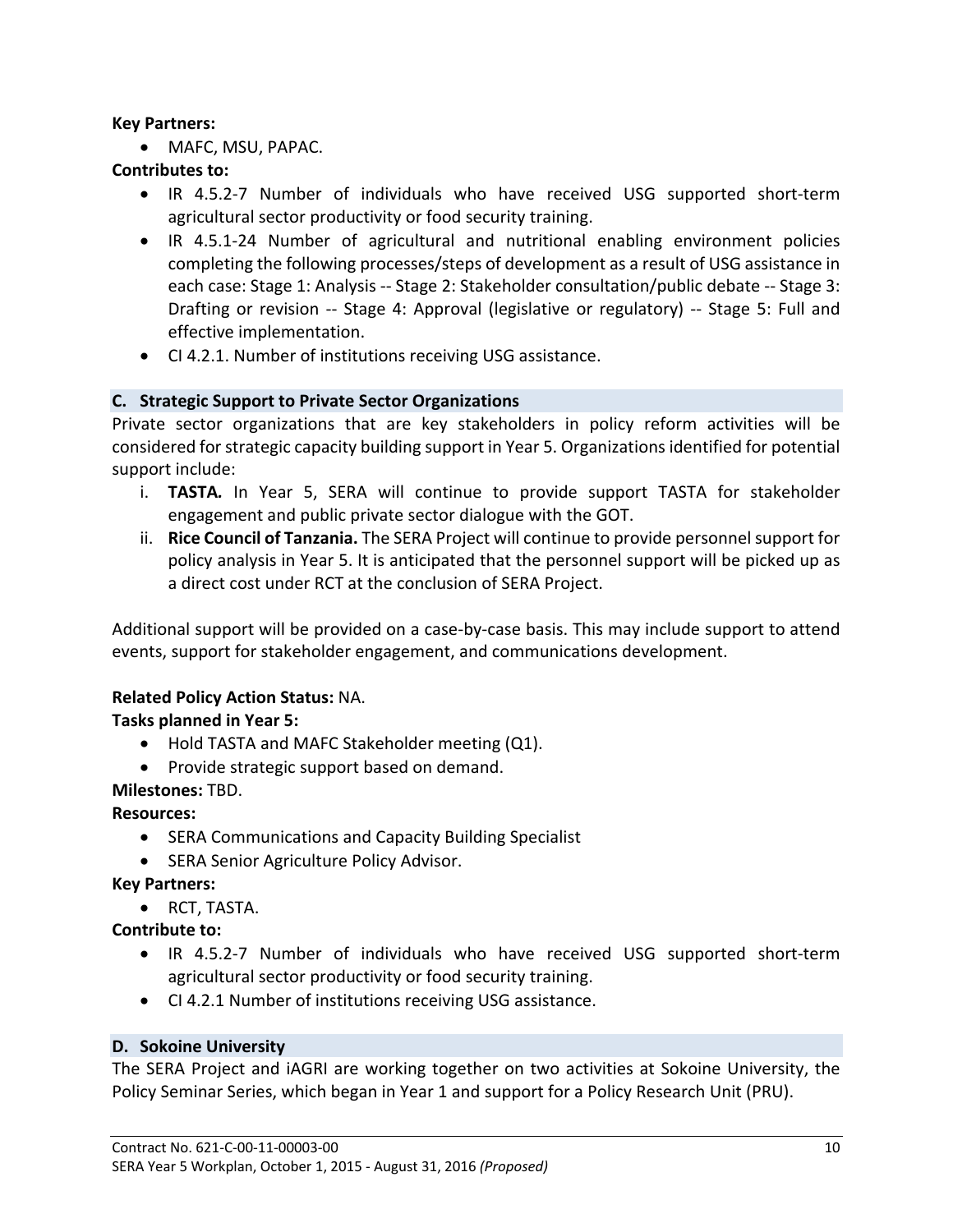#### **i. Policy Seminar Series**

SERA Project, iAGRI, and MSU are jointly sponsoring a Policy Seminar Series for faculty and students at Sokoine University to encourage agricultural policy research. The second Policy Seminar Series began in Year 4 where the topical research focused on Land. Four papers will be developed and reviewed for comments.

#### **Related Policy Action Status:** NA.

#### **Tasks planned in Year 5:**

- Review research proposals.
- Review first drafts and provide comments.

#### **Milestones:**

- Concept papers approved (Q1).
- Draft papers reviewed (Q3).
- Final papers presented (Q3).

#### **Resources:**

- SERA COP
- SERA Senior Advisor
- **•** SERA Senior Agriculture Policy Advisor.

#### **Key Partners:**

Diligent Consulting Ltd, iAGRI, MSU, SUA.

**Contribute to:** 

- IR 4.5.2‐7 Number of individuals who have received USG supported short‐term agricultural sector productivity or food security training.
- CI 4.2.1 Number of institutions receiving USG assistance.

#### **ii. Policy Research Unit**

SERA Project and iAGRI have been working together to support the development of a Policy Research Unit in the Department of Agricultural Economics and Agribusiness (DAEA) at Sokoine University. The vision is for the PRU to conduct demand driven evidence-based policy analysis for internal and external clients. MSU has joined this collaboration. Discussion resulted in agreement that a feasibility study should be conducted to ensure institutional readiness and demand for services. The concept continues to evolve and SERA Project will continue to contribute to the thought leadership of this activity.

**Related Policy Action Status:** NA. **Tasks planned in Year 5:** TBD. **Milestones:** TBD. **Resources:** 

- SERA COP
- **•** SERA Senior Advisor
- **SERA Senior Agriculture Policy Advisor.**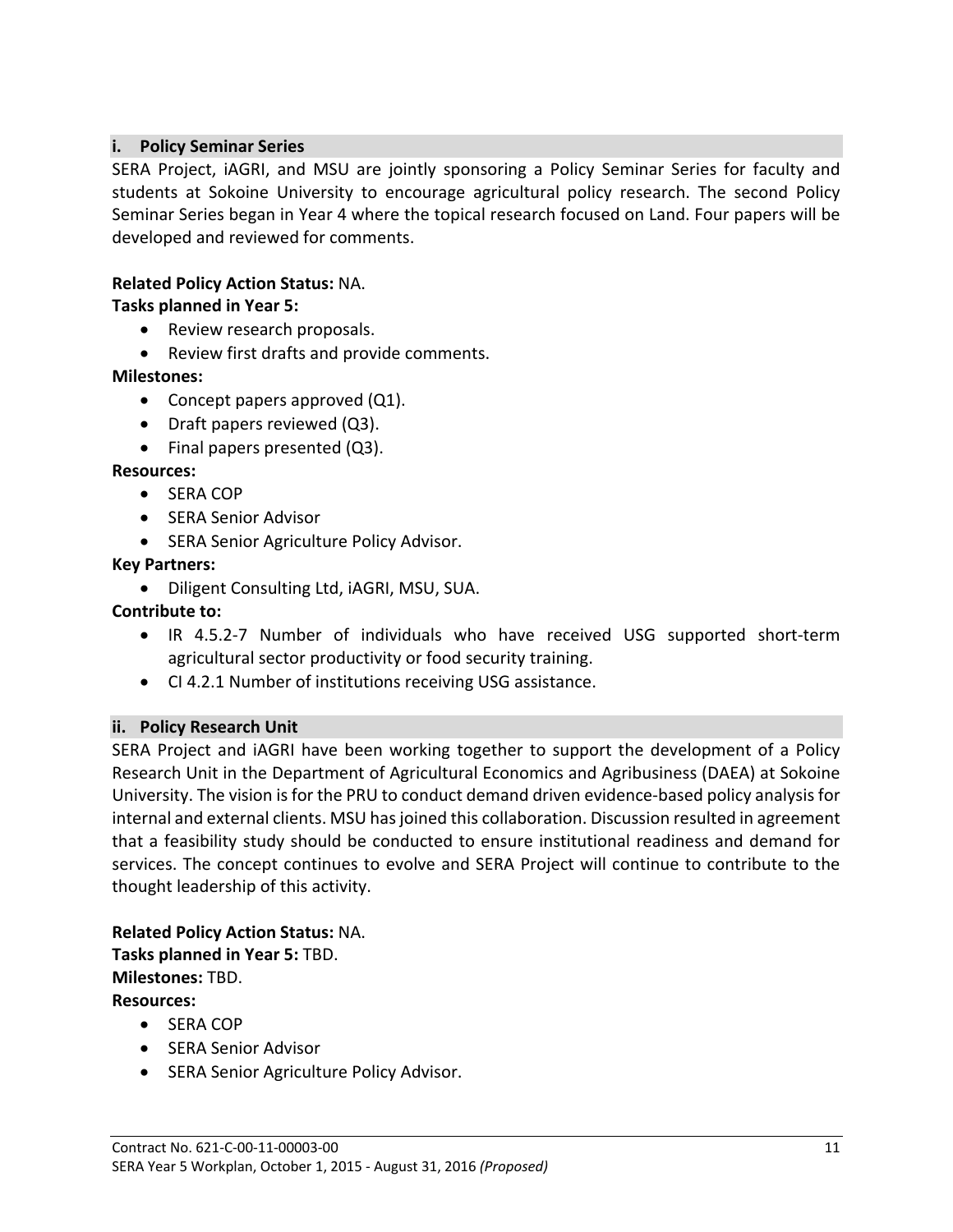#### **Key Partners:**

Diligent Consulting Ltd, iAGRI, MSU, SUA DAEA.

#### **Contribute to:**

- IR 4.5.2-7 Number of individuals who have received USG supported short-term agricultural sector productivity or food security training.
- CI 4.2.1 Number of institutions receiving USG assistance.

## **COMPONENT III: ADVOCACY AND COMMUNICATIONS**

The SERA Project focuses on communication activities that support the policy research agenda and targets public sector institution. The primary communication instruments are the SERA Project website, policy briefs, and public events such as conferences and workshops.

## **1. Intermediate Result 4: Improved Enabling Policy Environment for both Agriculture and Nutrition**

#### **A. SERA Website**

The website is the main communications tool for SERA, making available evidence‐based research and other key policy information. In Year 5, SERA will begin to transition information and research to local partners.

#### **Related Policy Action Status:** NA.

## **Tasks planned in Year 5:**

- Update content on a quarterly basis.
- Monitor usage on a quarterly basis.
- Transition information to local partners.

#### **Milestones:** NA.

# **Resources:**

• SERA Communications and Capacity Building Specialist.

**Key Partners:** NA.

# **Contribute to:**

CI 4.1.3 Number of hits/visits to the SERA website.

#### **B. Policy Briefs and Policy Research Briefs**

Policy Briefs and Policy Research Briefssummarize specific research and policy recommendations on key issues affecting the agriculture sector environment and are meant to inform decision makers and stakeholders.

#### **Related Policy Action Status:** NA.

# **Policy Briefs planned in Year 5:**

- Rural Roads Matter
- Policy Options for Food Security, Agricultural Growth and Poverty Reduction
- Land Policies for Shared Growth
- Gender in Maize Marketing and Production.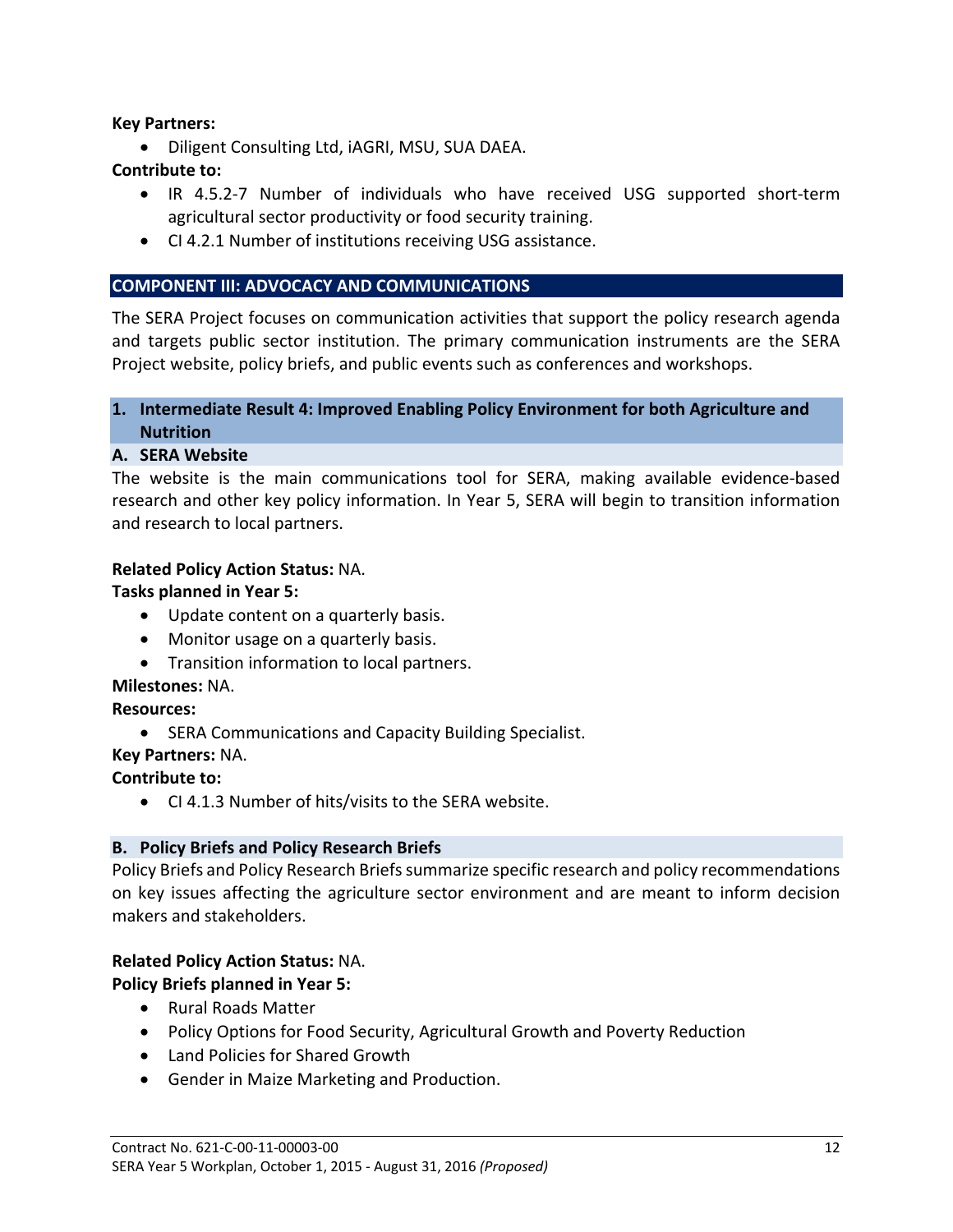#### **Policy Research Briefs planned in Year 5:**

- Drivers of Rice Prices
- Demand for Food.

#### **Milestones:**

- Rural Roads Matter (Q1).
- Policy Options for Food Security, Agricultural Growth and Poverty Reduction (Q2).
- Land Policies for Shared Growth (Q2).
- Gender in Maize Marketing and Production (Q3).
- Drivers of Rice Prices (Q3).
- Demand for Food (Q4).

#### **Resources:**

- **SERA Communications and Capacity Building Specialist**
- SERA Policy Analyst
- SERA Senior Advisor.

#### **Key Partners:**

• Diligent Consulting Ltd, iAGRI, MSU.

#### **Contribute to:**

CI 4.1.2 Total number of SERA mentions in the press and social media.

#### **C. Policy Conferences and Workshops**

In Year 5, SERA Project will contribute to policy conferences, training and workshops sponsored by USAID FtF Projects and other stakeholders. SERA will work in collaboration with the USAID FtF Africa Lead Project and will contribute to trainings and workshops on a case‐by‐case basis by presenting research and Policy Briefs. MSU and BMFG have expressed interest in working with SERA Project on the delivery of policy analysis trainings. SERA Project will participate and contribute to the ANSAF‐sponsored National Policy Conference on the changing landscape of agriculture in Tanzania, planned for January 2016.

#### **Related Policy Action Status:** NA.

#### **Tasks planned in Year 5:**

- Participate in the National Policy Conference in January 2016.
- Other activities, TBD.

#### **Milestones:** TBD.

#### **Resources:**

- SERA Staff
- SERA Senior Advisor.

#### **Key Partners:**

Africa Lead Project, ANSAF, BMFG, MSU.

#### **Contribute to:**

CI 4.1.2 Total number of SERA mentions in the press and social media.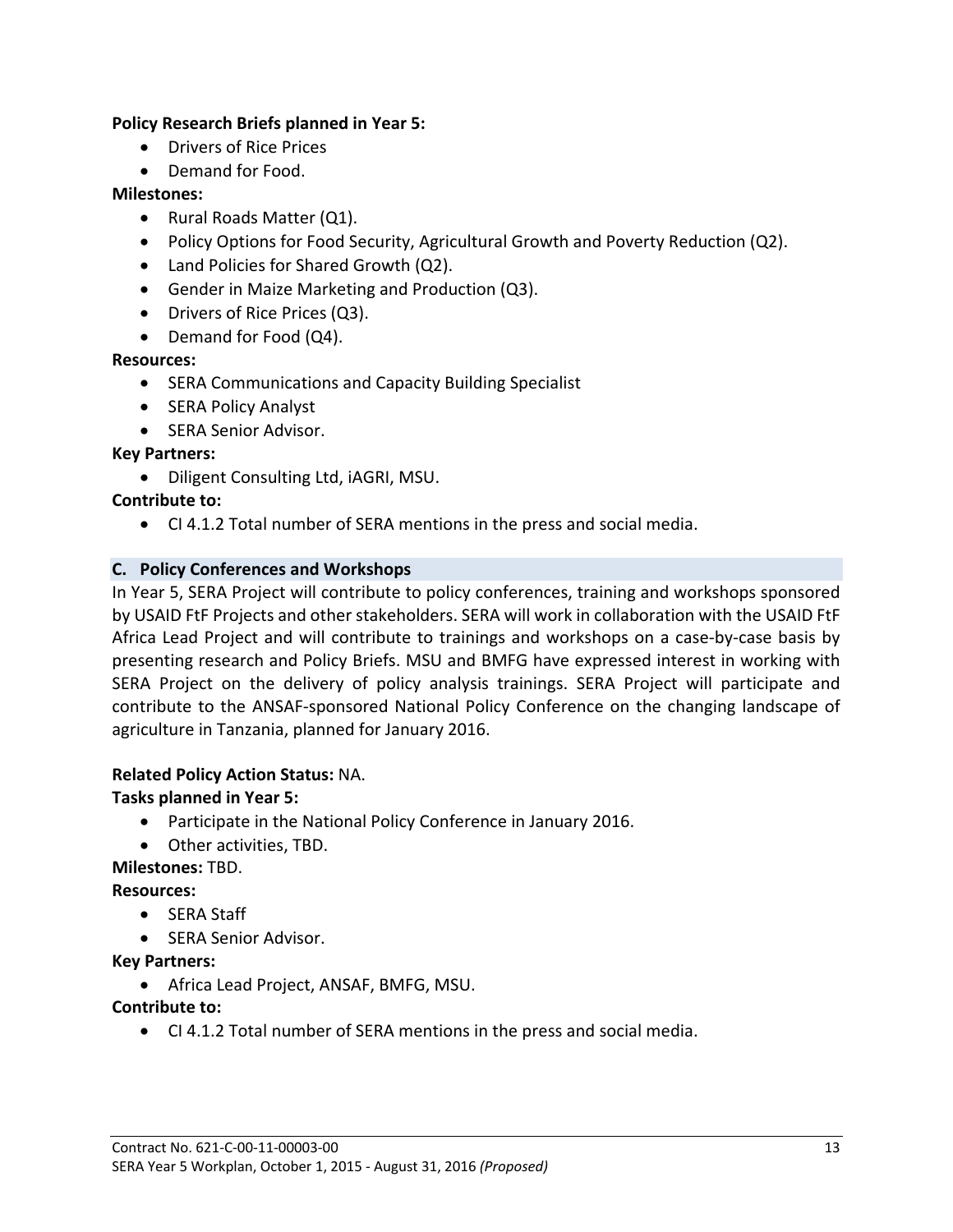# ACTIVITIES IMPLEMENTED IN ZANZIBAR

## **1. Intermediate Result 4: Improved Enabling Policy Environment for both Agriculture and Nutrition**

#### **A. Zanzibar Department of Food Security and Nutrition**

The SERA Project will continue its organizational capacity building program with Zanzibar Department of Food Security and Nutrition (DFSN). In Year 4, the SERA Project and USDA ERS began working with the DFSN to support the application of the Food Basket Methodology in the Zanzibar Food Security early warning system. The development of the Food Basket Methodology and training of DFSN staff was completed in Q2. The DFSN will use the FBM in quarterly presentation of early warning information to the Food Security and Nutrition Committee.

In Year 5, USDA ERS and SERA will work with DFSN to analyze the Zanzibar Household Budget Survey and help create a nutritious food basket. Training and capacity building support will be provided to the users, and a presentation made to stakeholders on the methodology and potential uses for policy analysis. It is expected that DFSN will be able to calculate a monthly health basket, incorporate the results in their quarterly food security reports and promotion material of nutritious food to the community. Training may include basic principles of economics and nutrition concepts related to FBM, report writing, and data analysis using different analytical tools. It is anticipated that this work will continue and will be completed in Year 5.

#### **Related Policy Action Status:** NA.

## **Tasks planned in Year 5:**

- Create and pilot Nutritious Food Basket.
- Provide trainings on application of Nutritious Food Basket.
- Present Nutritious Food Basket to stakeholders.
- Support implementation of Nutritious Food Basket.
- Provide additional training basic principles of economics and nutrition concepts related to FBM, report writing and data analysis using different analytical tools.

# **Milestones:**

- Nutritious Food Basket analysis model created (Q2).
- Nutritious Food Basket model incorporated into DFSN reporting (Q3).

# **Resources:**

- SERA Communications and Capacity Building Specialist
- SERA Policy Analyst.

# **Key Partners:**

 $\bullet$  USDA FRS.

# **Contribute to:**

- IR 4.5.2‐7 Number of individuals who have received USG supported short‐term agricultural sector productivity or food security training.
- CI 4.2.1 Number of institutions receiving USG assistance.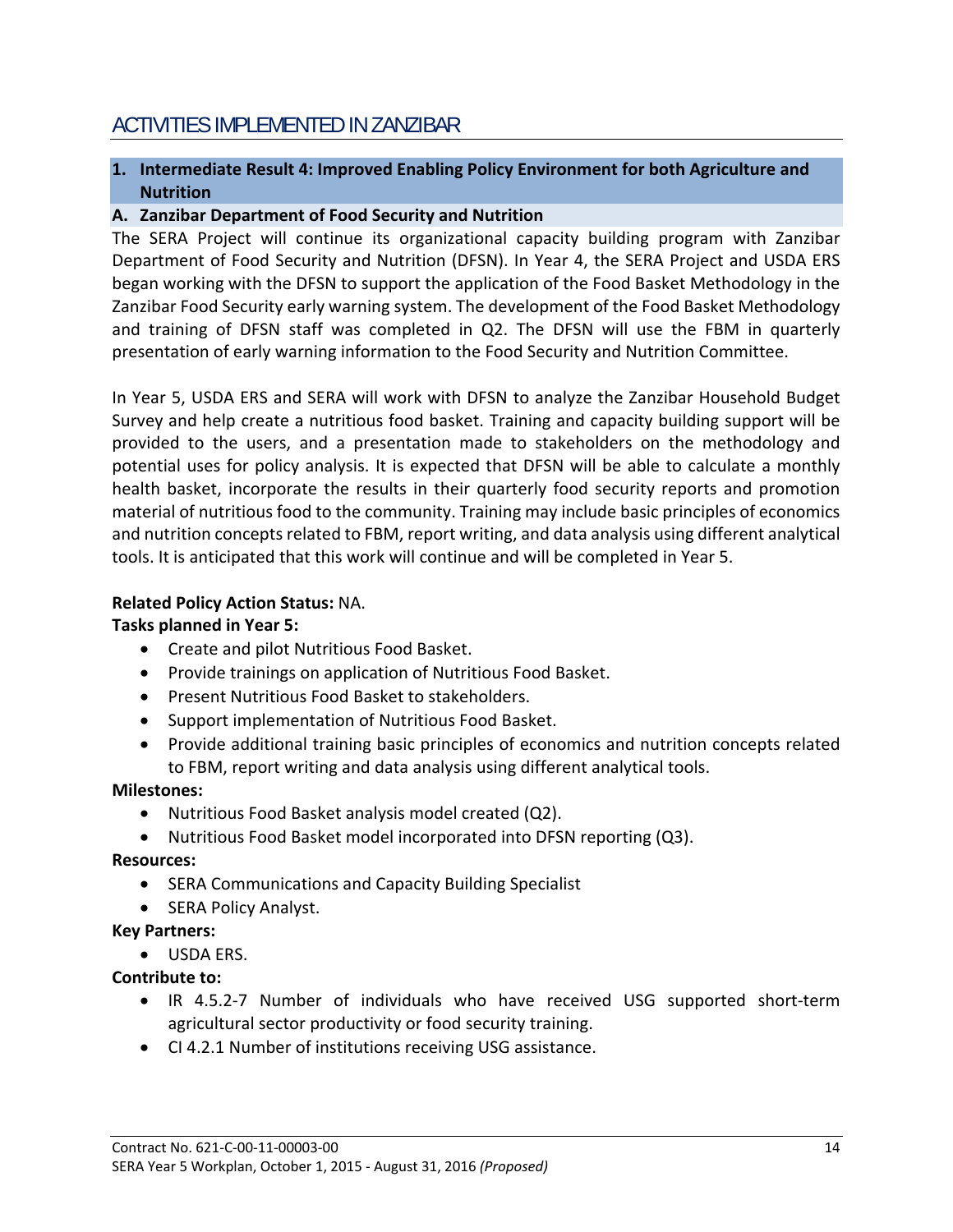# PROJECT MANAGEMENT AND PERFORMANCE

#### **1. Project Management**

SERA Project is working closely with USAID to initiate the process to formally extend the SERA Project through August 31, 2016. It is anticipated that this contract modification will be completed in Q1.

#### **2. Policy Reform Agenda**

The SERA Project maintains a flexible approach to the policy research agenda and is committed to meeting the demands of partners as well as responding to new policy reform opportunities. In Year 4, SERA concluded work on four policy issues that do not appear in the Year 5 Workplan and are considered closed:

- Seed Policy
- Seed Taxes
- Land Compensation
- Zanzibar Rice Imports.

# CROSS-CUTTING ISSUES

#### 1. **Gender in Maize Marketing and Production**

Gender is an important cross cutting issue and the SERA Project, in collaboration with the World Bank and the International Finance Corporation, is supporting research to better understand women maize farmers' input use, yields, and price received compared to men maize farmers. This activity will help identify key causes of differences in yields and policy constraints for women farmers, and will make policy recommendations. The results of the study are expected to be available in Q2 of Year 5.

#### **Policy Action Status:** NA. **Tasks planned in Year 5:**

- Complete field research.
- Analyze data.
- Draft report.
- Finalize report and present to stakeholders
- Prepare Policy Brief.

#### **Milestones:**

- Field research completed (Q1).
- Draft report (Q2).
- Final report delivered to stakeholders (Q3).

#### **Resources:**

- SERA Senior Advisor
- **•** SERA Senior Agricultural Policy Advisor
- Taylor Nelson Sofres (TNS) Social Research Division.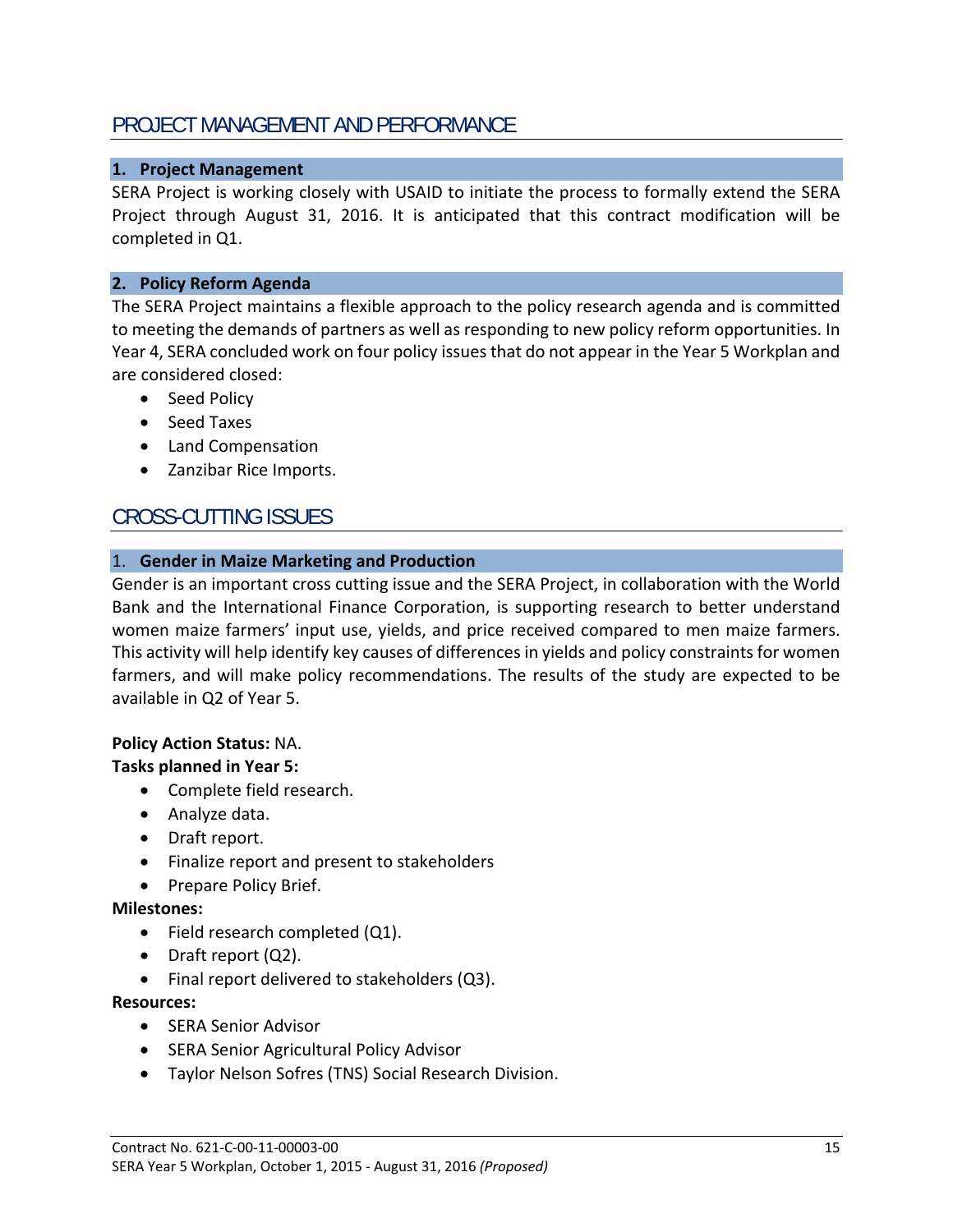#### **Key Partners:**

Diligent Consulting Ltd.

#### **Contribute to:**

- IR 4.5.1‐24 Number of agricultural and nutritional enabling environment policies completing the following processes/steps of development as a result of USG assistance in each case: Stage 1: Analysis -- Stage 2: Stakeholder consultation/public debate -- Stage 3: Drafting or revision -- Stage 4: Approval (legislative or regulatory) -- Stage 5: Full and effective implementation.
- CI 4.1.1 Number of research outputs.

# ESTIMATED BUDGET

|                                     | Q1<br>Oct - Dec 15 | Q2<br>Jan - Mar 16 | Q <sub>3</sub><br>Apr - Jun 16 | Q4l<br><b>Jul - Aug 16</b> | Year 5 Total<br>Oct 15 - Aug 16 |
|-------------------------------------|--------------------|--------------------|--------------------------------|----------------------------|---------------------------------|
| <b>Estimated Cost</b>               | \$491.582          | \$640,366          | \$391,131                      | \$332,238                  | \$1,855,317                     |
| Fee                                 | \$38,635           | \$50,329           | \$30.741                       | \$26,112                   | \$145,817                       |
| Total Estimated Cost Plus Fixed Fee | \$530.217          | \$690,694          | \$421.872                      | \$358,350                  | \$2,001,133                     |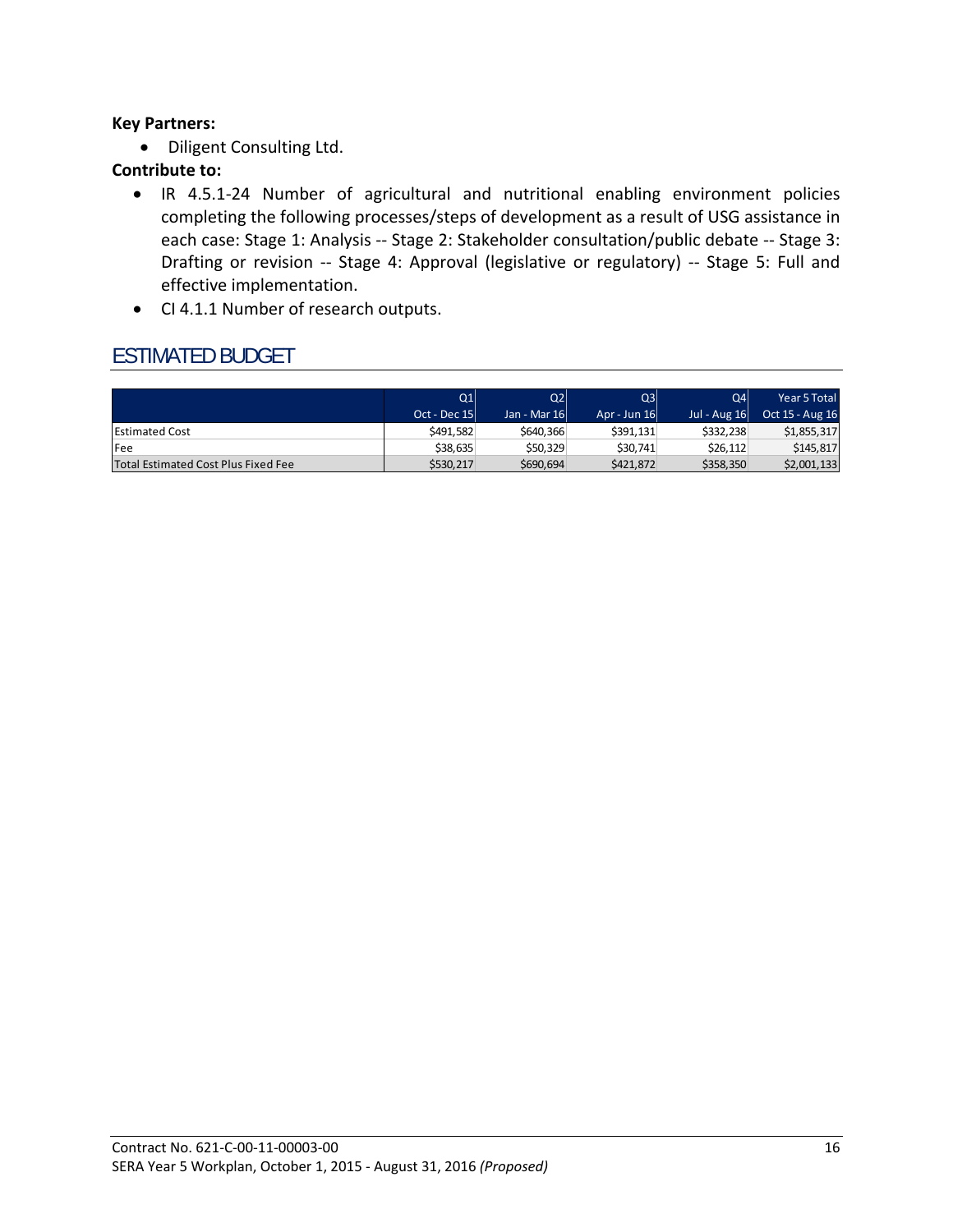# SCHEDULE

|                         |                                                                                                | Q1        |             | Q <sub>2</sub> |           |                                        | Q <sub>3</sub> |           |           | Q <sub>4</sub>                                                        |                |           |  |
|-------------------------|------------------------------------------------------------------------------------------------|-----------|-------------|----------------|-----------|----------------------------------------|----------------|-----------|-----------|-----------------------------------------------------------------------|----------------|-----------|--|
|                         |                                                                                                | $Oct-15$  |             |                |           |                                        |                |           |           | Nov-15   Dec-15   Jan-16   Feb-16   Mar-16   Apr-16   May-16   Jun-16 | Jul-16 $\vert$ | Aug-16    |  |
|                         | <b>Policy Research and Reform</b>                                                              |           |             |                |           |                                        |                |           |           |                                                                       |                |           |  |
|                         | Intermediate Result 2: Expanding Markets and Trade                                             |           |             |                |           |                                        |                |           |           |                                                                       |                |           |  |
|                         | Transparent and Rules-Based Import/Export Permit Policy<br>А.                                  |           |             |                |           |                                        | $\circ$        |           | $\bullet$ |                                                                       | $\bullet$      |           |  |
|                         | Credit to Smallholders and SMEs / Collateral Registry<br>В.                                    |           |             |                | $\bullet$ | $\circ$                                | $\bullet$      |           | $\circ$   |                                                                       |                |           |  |
|                         | Improving Performance of Maize and Rice Markets<br>C.                                          |           |             | $\bullet$      | $\circ$   |                                        |                |           |           |                                                                       |                |           |  |
|                         |                                                                                                |           |             |                |           |                                        |                |           |           |                                                                       |                |           |  |
| $\overline{\mathbf{z}}$ | Intermediate Result 4: Improved Enabling Policy Environment for both Agriculture and Nutrition |           |             |                |           |                                        |                |           |           |                                                                       |                |           |  |
|                         | B. Agriculture Business Environment Study                                                      |           |             | $\circ$        | $\bullet$ |                                        | $\bullet$      |           |           |                                                                       |                |           |  |
|                         | <b>Food Demand Study</b><br>С.                                                                 |           |             |                | $\bullet$ |                                        |                | $\bullet$ |           |                                                                       |                |           |  |
|                         |                                                                                                |           |             |                |           |                                        |                |           |           |                                                                       |                |           |  |
| Ш                       | Individual and Institutional Capacity Building                                                 |           |             |                |           |                                        |                |           |           |                                                                       |                |           |  |
|                         | Intermediate Result 4: Improved Enabling Policy Environment for both Agriculture and Nutrition |           |             |                |           |                                        |                |           |           |                                                                       |                |           |  |
|                         | B. MAFC DPP - Market Intelligence Unit                                                         | $\bullet$ |             |                |           | $\bullet$                              |                | $\bullet$ |           |                                                                       |                |           |  |
|                         | C.ii Rice Council of Tanzania - Policy Analyst                                                 |           |             |                |           |                                        |                |           |           |                                                                       |                |           |  |
|                         | D.i SUA - Policy Seminar Series                                                                |           | $\circ$     |                |           |                                        |                |           | $\circ$   | $\circ$                                                               |                |           |  |
|                         |                                                                                                |           |             |                |           |                                        |                |           |           |                                                                       |                |           |  |
| $\mathbf{m}$            | <b>Advocacy and Communications</b>                                                             |           |             |                |           |                                        |                |           |           |                                                                       |                |           |  |
|                         | Intermediate Result 4: Improved Enabling Policy Environment for both Agriculture and Nutrition |           |             |                |           |                                        |                |           |           |                                                                       |                |           |  |
|                         | Policy Briefs and Policy Research Briefs<br>В.                                                 |           | $\bullet$   |                | $\bullet$ |                                        | $\bullet$      | $\circ$   |           | $\bullet$                                                             | $\bullet$      |           |  |
|                         | Policy Conferences and Workshops<br>C.                                                         |           |             |                | $\bullet$ |                                        |                |           |           |                                                                       |                |           |  |
|                         |                                                                                                |           |             |                |           |                                        |                |           |           |                                                                       |                |           |  |
| <b>IV</b>               | Activities Implemented in Zanzibar                                                             |           |             |                |           |                                        |                |           |           |                                                                       |                |           |  |
|                         | Intermediate Result 4: Improved Enabling Policy Environment for both Agriculture and Nutrition |           |             |                |           |                                        |                |           |           |                                                                       |                |           |  |
|                         | DFSN - Nutritious Food Basket<br>В.                                                            |           |             | $\bullet$      |           | $\circ$                                |                |           | $\circ$   | $\bullet$                                                             |                |           |  |
|                         |                                                                                                |           |             |                |           |                                        |                |           |           |                                                                       |                |           |  |
| V                       | <b>Cross-Cutting Issues</b>                                                                    |           |             |                |           |                                        |                |           |           |                                                                       |                |           |  |
|                         | Gender in Maize Marketing and Production                                                       |           | $\circ$     |                | $\circ$   | $\circ$                                | $\bullet$      | $\circ$   |           |                                                                       |                |           |  |
|                         |                                                                                                |           |             |                |           |                                        |                |           |           |                                                                       |                |           |  |
|                         |                                                                                                | $\bullet$ | Deliverable |                | $\bullet$ | Event (Conference, Training, Workshop) |                |           |           |                                                                       | $\circ$        | Milestone |  |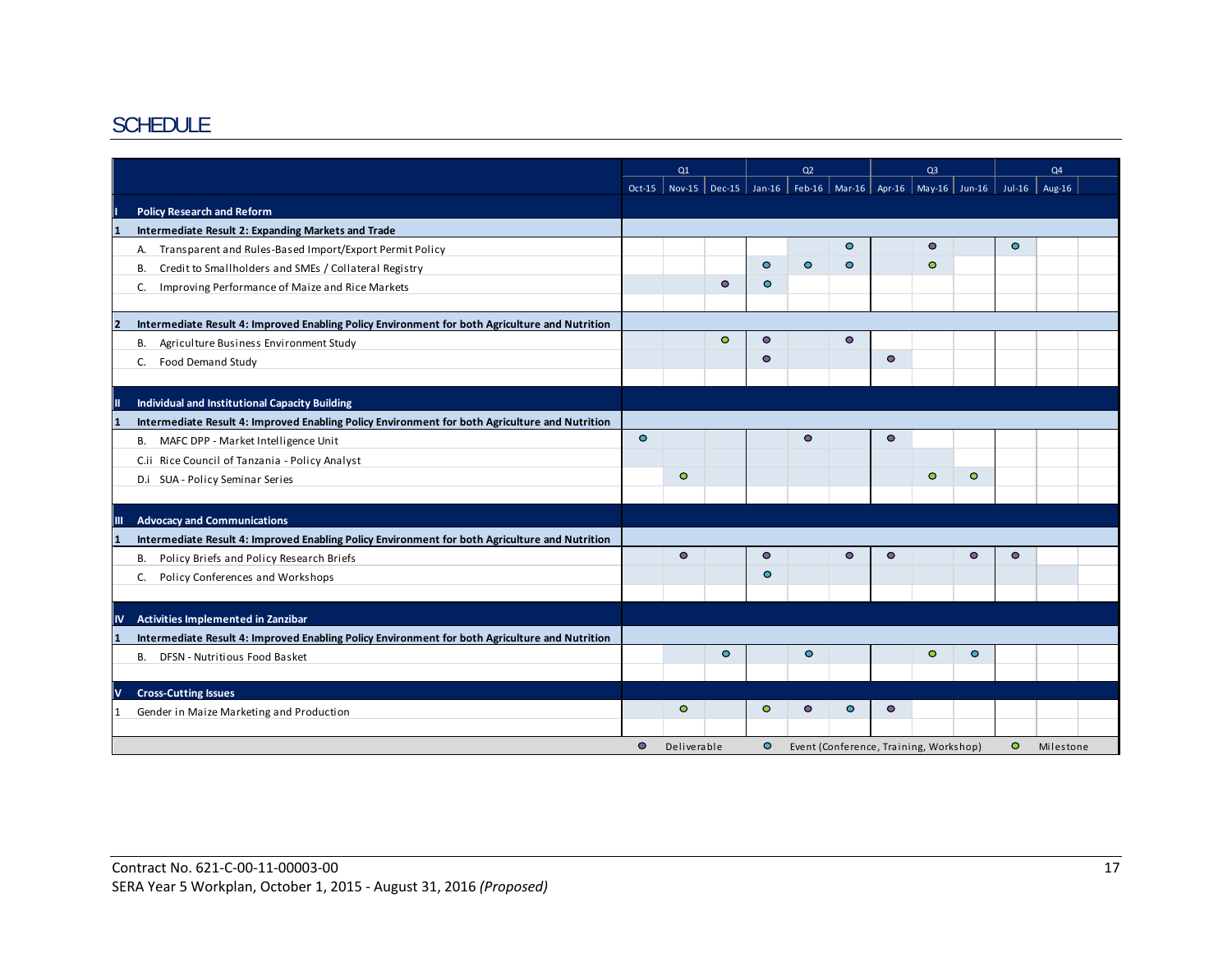# PERFORMANCE MANAGEMENT PLAN

#### **Table 1. USAID Standard and Required if Applicable Indicator Targets for Life of Contract**

| Indicator                                                                                                                                                                                                  |            | <b>Baseline</b> | Year 0.5<br>Apr 2011-<br>Sep 2011 | Year 1<br>Oct 2011-<br>Sep 2012 | Year 2<br>Oct 2012 -<br>Sep 2013 | Year 3<br>Oct 2013 -<br>Sep 2014 | Year 4<br>Oct 2014 -<br>Sep 2015 | Year 5<br>Oct 2015-<br>Apr 2016 | LIFE OF<br><b>CONTRACT</b><br><b>TARGET</b> |
|------------------------------------------------------------------------------------------------------------------------------------------------------------------------------------------------------------|------------|-----------------|-----------------------------------|---------------------------------|----------------------------------|----------------------------------|----------------------------------|---------------------------------|---------------------------------------------|
| IR. 4.5.2-7 Number of individuals who<br>have received USG supported short-                                                                                                                                | <b>New</b> |                 |                                   |                                 |                                  | 159                              | 98                               | $\mathbf 0$                     |                                             |
| term agricultural sector productivity<br>or food security training. (RiA) (WOG).                                                                                                                           | Cont.      |                 |                                   |                                 |                                  | 80                               | 100                              | $\pmb{0}$                       |                                             |
|                                                                                                                                                                                                            | Male       | $\mathbf 0$     | <b>NA</b>                         | <b>NA</b>                       | <b>NA</b>                        | 159                              | 132                              | $\mathbf 0$                     | 437                                         |
|                                                                                                                                                                                                            | Female     |                 |                                   |                                 |                                  | 80                               | 66                               | $\mathbf 0$                     |                                             |
| IR 4.5.2-36 Value of exports of<br>targeted agricultural commodities as a                                                                                                                                  | Maize      | \$20,820,000    | $\mathbf 0$                       | $\pmb{0}$                       | \$28,920,000                     | \$31,910,000                     | \$34,990,000                     | \$36,330,000                    | \$56,749,200                                |
| result of USG assistance. (S).                                                                                                                                                                             | Rice       | \$37,050,000    | $\mathbf 0$                       | $\pmb{0}$                       | $\mathbf 0$                      | $\pmb{0}$                        | $\mathbf 0$                      | $\pmb{0}$                       | $\mathbf 0$                                 |
| IR 4.5.2-30 Number of MSMEs,<br>including farmers, receiving USG                                                                                                                                           | Medium     |                 | $\mathbf{0}$                      | $\mathbf 0$                     | $\mathbf{0}$                     | $\mathbf 0$                      | 800                              | 1,600                           | 2,400                                       |
| assistance to access loans (S)                                                                                                                                                                             | Small      | <b>NA</b>       | $\mathbf{0}$                      | $\pmb{0}$                       | $\mathbf{0}$                     | $\mathbf 0$                      | 125                              | 225                             | 350                                         |
|                                                                                                                                                                                                            | Micro      |                 | $\mathbf 0$                       | $\pmb{0}$                       | $\mathbf 0$                      | $\pmb{0}$                        | 75                               | 175                             | 250                                         |
| IR 4.5.1-24 Number of agricultural and<br>nutritional enabling environment<br>policies completing the following<br>processes/steps of development as a<br>result of USG assistance in each case<br>$(S)$ : | <b>NA</b>  |                 |                                   |                                 |                                  |                                  |                                  |                                 | 11                                          |
| • Stage 1: Analysis                                                                                                                                                                                        |            | <b>NA</b>       | $\mathbf{0}$                      | $\overline{7}$                  | $\overline{4}$                   | $\mathbf{1}$                     | $\mathbf{0}$                     | $\mathbf 0$                     | 12                                          |
| • Stage 2: Stakeholder<br>consultation/public debate                                                                                                                                                       |            | <b>NA</b>       | $\mathbf 0$                       | $\overline{4}$                  | 6                                | $\overline{2}$                   | $\mathbf 0$                      | $\mathbf 0$                     | 12                                          |
| • Stage 3: Drafting or revision                                                                                                                                                                            |            | <b>NA</b>       | $\mathbf 0$                       | $\mathbf{1}$                    | 3                                | 3                                | $\mathbf{1}$                     | $\mathbf 0$                     | 8                                           |
| · Stage 4: Approval (legislative or<br>regulatory)                                                                                                                                                         |            | <b>NA</b>       | $\Omega$                          | $\mathbf{1}$                    | $\overline{2}$                   | $\overline{4}$                   | $\mathbf 0$                      | $\mathbf 0$                     | $\overline{7}$                              |
| • Stage 5: Full and effective<br>implementation                                                                                                                                                            |            | <b>NA</b>       | $\mathbf{0}$                      | $\mathbf{1}$                    | $\mathbf{0}$                     | 3                                | $\overline{3}$                   | $\mathbf{0}$                    | $\overline{7}$                              |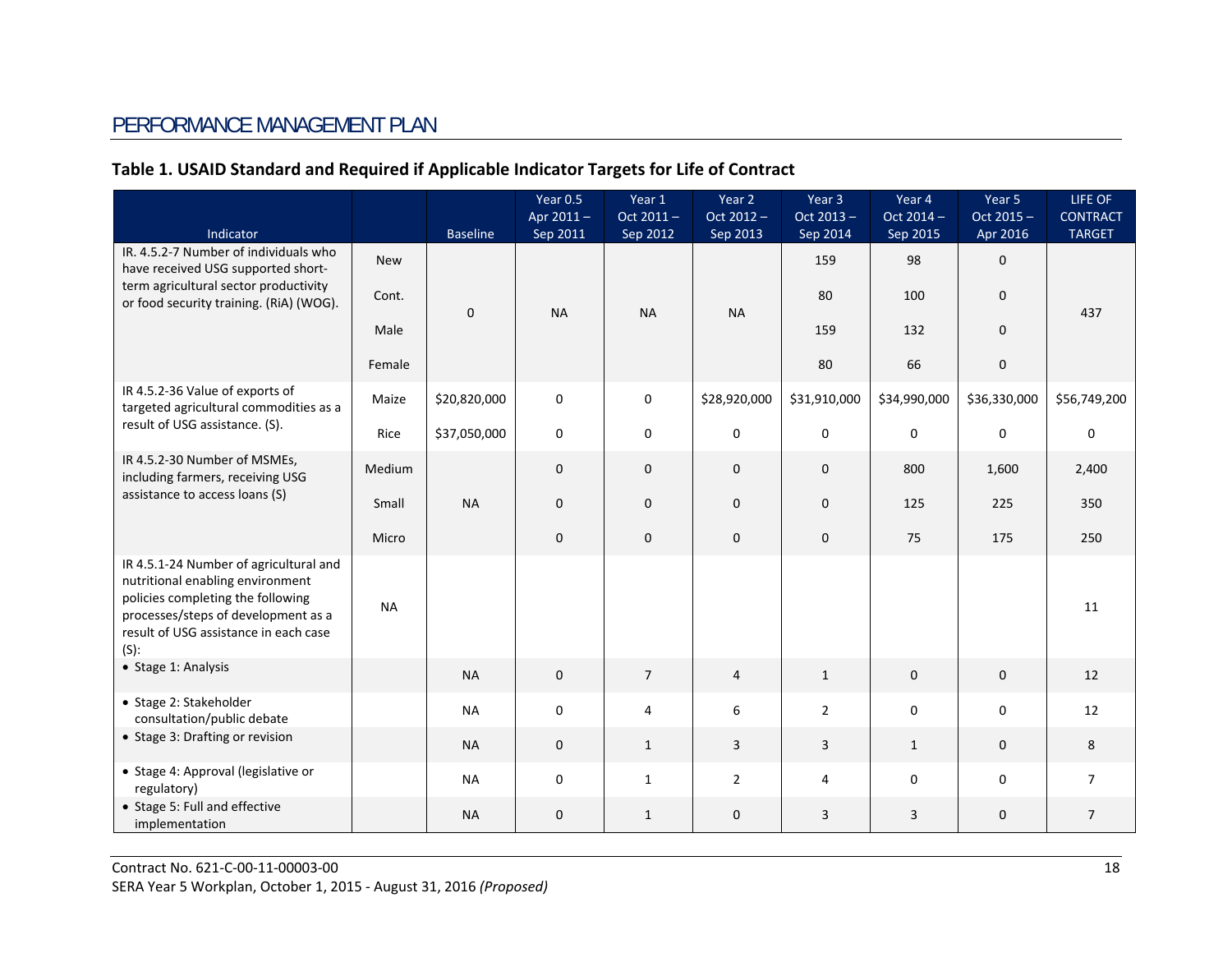|  |  | Table 2. Project/Custom Level Indicators Targets for Life of Contract |
|--|--|-----------------------------------------------------------------------|
|  |  |                                                                       |

| Indicator                                                               | <b>Baseline</b> | Year 0.5<br>Apr $2011 -$<br>Sep 2011 | Year 1<br>$Oct 2011 -$<br>Sep 2012 | Year 2<br>$Oct 2012 -$<br>Sep 2013 | Year 3<br>$Oct 2013 -$<br>Sep 2014 | Year 4<br>$Oct 2014 -$<br>Sep 2015 | Year 5<br>$Oct 2015 -$<br>Apr 2016 | LIFE OF<br><b>CONTRACT</b><br><b>TARGET</b> |
|-------------------------------------------------------------------------|-----------------|--------------------------------------|------------------------------------|------------------------------------|------------------------------------|------------------------------------|------------------------------------|---------------------------------------------|
| 1.1.1<br>Volume of improved seed available in domestic<br>market        | 26,545 tons     | $\mathbf 0$                          | $\mathbf 0$                        | $\mathbf 0$                        | $\mathbf{0}$                       | 5,000 tons                         | 5,000 tons                         | 36,000 tons                                 |
| 4.1.1<br>Number of research outputs                                     | <b>NA</b>       | $\mathbf 0$                          | 3                                  | $\overline{2}$                     | $\overline{2}$                     | $\mathbf 0$                        | $\mathbf 0$                        |                                             |
| 4.1.2<br>Total number of SERA mentions in the press and<br>social media | <b>NA</b>       | $\mathbf 0$                          | 10                                 | 12                                 | 10                                 | 5                                  | 3                                  | 40                                          |
| 4.1.3<br>Number of hits/visits to the SERA website                      | <b>NA</b>       | 0                                    | 0                                  | 2,000                              | 2,500                              | 2,000                              | 1,500                              | 9,000                                       |
| 4.2.1<br>Number of institutions receiving USG assistance                | <b>NA</b>       | $\mathbf 0$                          | $\overline{2}$                     | 3                                  | $\overline{4}$                     | 3                                  | 3                                  | 15                                          |